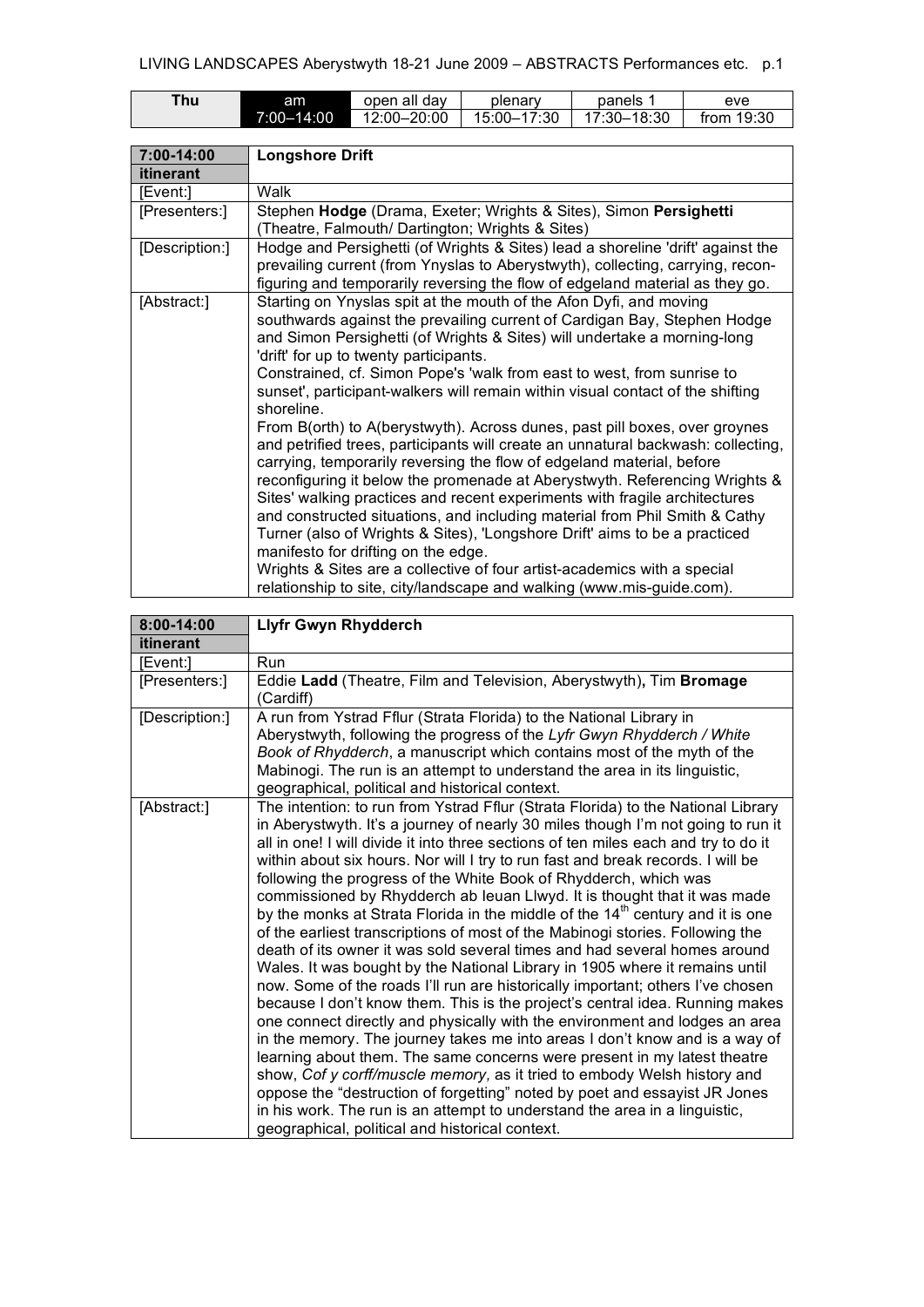| Thu . | am         | open all dav | plenary               | panels      | eve        |
|-------|------------|--------------|-----------------------|-------------|------------|
|       | 7:00-14:00 | 14:00 cont.  | $-17:30$<br>$15:00-.$ | 17:30–18:30 | from 19:30 |

| 21:00-22:00     | <b>Carrlands: Hibaldstow (live remix)</b>                                       |
|-----------------|---------------------------------------------------------------------------------|
| <b>PWB</b>      |                                                                                 |
| <b>Studio 1</b> |                                                                                 |
| [Event:]        | Performance                                                                     |
| [Description:]  | A live reinterpretation of one section of Carrlands, an audio work for the      |
|                 | Ancholme valley in north Lincolnshire, funded by the AHRC Landscape and         |
|                 | Environment programme.                                                          |
| [Presenter:]    | Mike Pearson (Aberystwyth), John Hardy and Hugh Fowler (Cardiff)                |
| [Abstract:]     | Hugh Fowler, John Hardy and Mike Pearson present a live reinterpretation of     |
|                 | the middle section of Carrlands, a three-hour audio work for spoken word,       |
|                 | musical composition and effects inspired by, and set at, three locations in the |
|                 | agricultural landscape of the Ancholme Valley in north Lincolnshire.            |
|                 | Carrlands was developed with a small research grant from the AHRC               |
|                 | 'Landscape and Environment' programme and is available for download from        |
|                 | a dedicated website. Carrlands aims to enhance and stimulate public             |
|                 | appreciation and understanding of a particular landscape: by encouraging        |
|                 | you to visit out of the way places, by guiding and informing your presence,     |
|                 | and by illuminating aspects that do not immediately or easily reveal            |
|                 | themselves.                                                                     |
|                 | Carrlands: Hibaldstow is the first in a series of planned reworkings of the     |
|                 | original material; it focuses upon the parish in which Mike Pearson was         |
|                 | brought up.                                                                     |
|                 | http://www.carrlands.org.uk/                                                    |

| 21:00-22:00     | <b>Phantom Ride</b>                                                                                                                                                                                                                                                                                                                                                                                                                                                                                                                                                                                                                                                                                                                                                                                                                                                                                                                                                                                                                                                                                            |
|-----------------|----------------------------------------------------------------------------------------------------------------------------------------------------------------------------------------------------------------------------------------------------------------------------------------------------------------------------------------------------------------------------------------------------------------------------------------------------------------------------------------------------------------------------------------------------------------------------------------------------------------------------------------------------------------------------------------------------------------------------------------------------------------------------------------------------------------------------------------------------------------------------------------------------------------------------------------------------------------------------------------------------------------------------------------------------------------------------------------------------------------|
| <b>PWB</b>      |                                                                                                                                                                                                                                                                                                                                                                                                                                                                                                                                                                                                                                                                                                                                                                                                                                                                                                                                                                                                                                                                                                                |
| <b>Studio 2</b> |                                                                                                                                                                                                                                                                                                                                                                                                                                                                                                                                                                                                                                                                                                                                                                                                                                                                                                                                                                                                                                                                                                                |
| [Event:]        | Performance                                                                                                                                                                                                                                                                                                                                                                                                                                                                                                                                                                                                                                                                                                                                                                                                                                                                                                                                                                                                                                                                                                    |
| [Description:]  | In the early 20th Century William Haggar, a travelling entertainer from Essex,<br>settled in Wales and unwittingly helped to transform live entertainment into<br>the 'cultural industries'. Good Cop Bad Cop draw on Haggar's long lost films<br>to evoke an era of artistic and commercial experimentation. A time when<br>films could be advertised by length in feet, a Burry Port shipwreck could pass<br>as newsreel of the Titanic and assaulting the police could pass as a comic<br>act. Things could have turned out very differently                                                                                                                                                                                                                                                                                                                                                                                                                                                                                                                                                                |
| [Presenter:]    | Good Cop Bad Cop (Cardiff)                                                                                                                                                                                                                                                                                                                                                                                                                                                                                                                                                                                                                                                                                                                                                                                                                                                                                                                                                                                                                                                                                     |
| [Abstract:]     | In the early 20th Century William Haggar, a travelling entertainer from Essex,<br>settled in Wales and unwittingly helped to transform live entertainment into<br>the 'cultural industries'.<br>With their unique brand of 'propositional performance', good cop bad cop<br>draw on Haggar's long lost films to evoke an era of artistic and commercial<br>experimentation.<br>A time when films could be advertised by length in feet, a Burry Port<br>shipwreck could pass as newsreel of the Titanic and assaulting the police<br>could pass as a comic act.<br>Things could have turned out very differently<br>'Phantom Ride' elevates the art of the unreliable narrator to a new level – its<br>very unreliability is unreliableclever, funny and filled with deadpan charm.<br>(Metro)<br>The spectators are implicated in the discovery of the unknown within their<br>familiar environment  a novel idea, the experience is unexpected and<br>original. (La Presse, Montreal)<br>Difficult to define and impossible to categorise, which is the sign of a creative<br>and unique production. (Vibes) |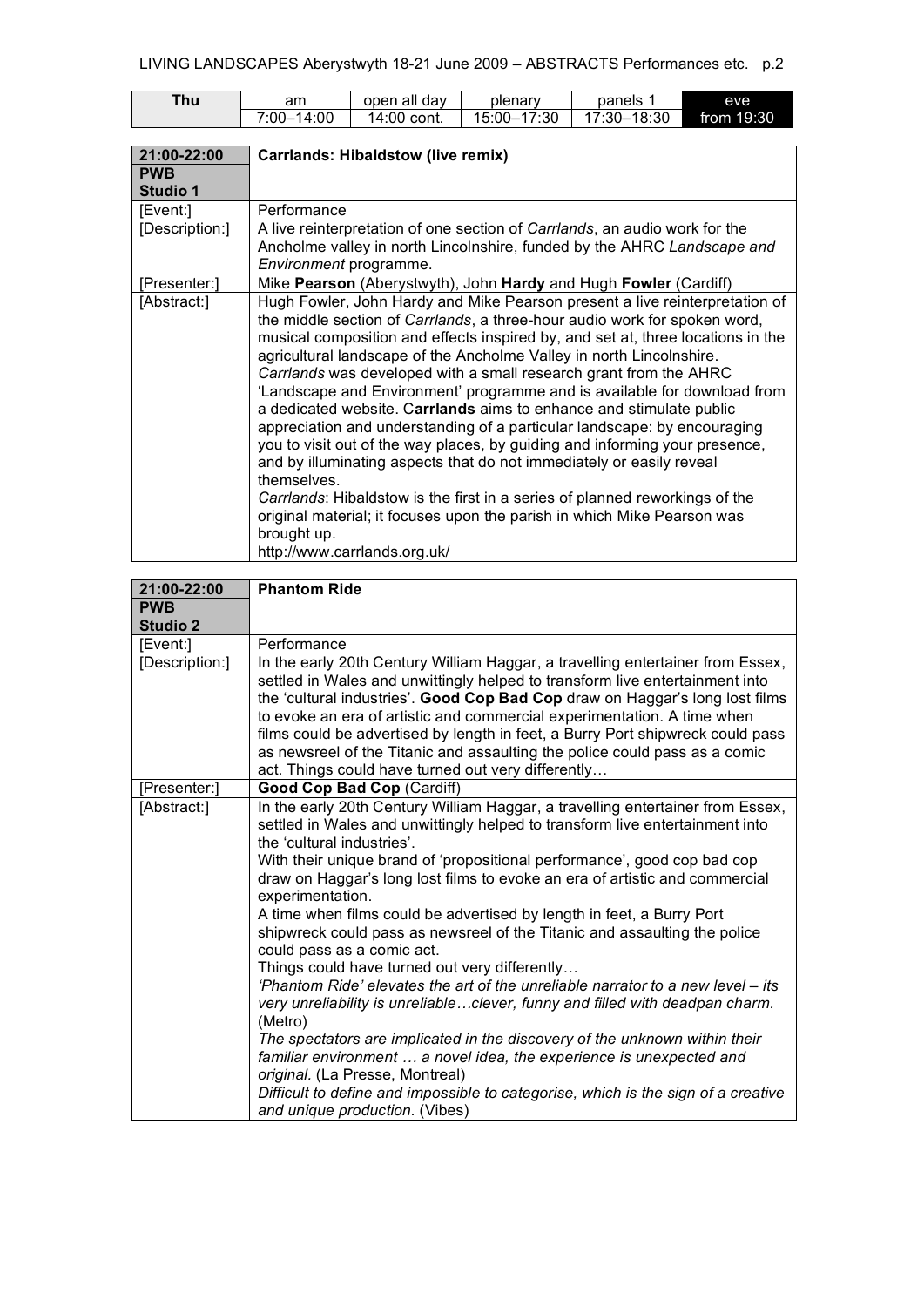| $T$ hu | am                   | open all day     | plenary     | panels      | eve          |
|--------|----------------------|------------------|-------------|-------------|--------------|
|        | $-14:00$<br>$7:00-.$ | 14:00<br>` cont. | 15:00-17:30 | 17:30-18:30 | from $19:30$ |

## **[cont.]**

| 21:00-22:00    | Video Tape (October Half-Term 1985)                                                                                                                                                                                                                                                                                                                                                                                                                                                                                                                                                                                                                                                                                                                                                                                                                                                                                                                                                                                                                                                                                                                                                                                                                                                                                            |
|----------------|--------------------------------------------------------------------------------------------------------------------------------------------------------------------------------------------------------------------------------------------------------------------------------------------------------------------------------------------------------------------------------------------------------------------------------------------------------------------------------------------------------------------------------------------------------------------------------------------------------------------------------------------------------------------------------------------------------------------------------------------------------------------------------------------------------------------------------------------------------------------------------------------------------------------------------------------------------------------------------------------------------------------------------------------------------------------------------------------------------------------------------------------------------------------------------------------------------------------------------------------------------------------------------------------------------------------------------|
| <b>AAC</b>     |                                                                                                                                                                                                                                                                                                                                                                                                                                                                                                                                                                                                                                                                                                                                                                                                                                                                                                                                                                                                                                                                                                                                                                                                                                                                                                                                |
| <b>Studio</b>  |                                                                                                                                                                                                                                                                                                                                                                                                                                                                                                                                                                                                                                                                                                                                                                                                                                                                                                                                                                                                                                                                                                                                                                                                                                                                                                                                |
| [Event:]       | Performance                                                                                                                                                                                                                                                                                                                                                                                                                                                                                                                                                                                                                                                                                                                                                                                                                                                                                                                                                                                                                                                                                                                                                                                                                                                                                                                    |
| [Description:] | "The most vivid memory of my childhood comes in the form of a video shot<br>by my father in the half term of 1985. In this performance I present the<br>original footage alongside a second film featuring my five year old daughter<br>shot in the same landscape twenty-three years later."                                                                                                                                                                                                                                                                                                                                                                                                                                                                                                                                                                                                                                                                                                                                                                                                                                                                                                                                                                                                                                  |
| [Presenter:]   | Tom Payne (Aberystwyth)                                                                                                                                                                                                                                                                                                                                                                                                                                                                                                                                                                                                                                                                                                                                                                                                                                                                                                                                                                                                                                                                                                                                                                                                                                                                                                        |
| [Abstract:]    | On October the 12th 1985, aged just six years, I ran away from home. I stole<br>my brother's bike from the garden shed and crossed the busy main road<br>outside my house. On the other side was an old railway line along which ran<br>a well worn BMX track that dodged its way through a sparsely wooded area<br>and opened out upon a cliff top. Abandoning my bike I clambered down the<br>rocks onto the beach below and made my way out to a discarded fishing<br>boat thrown up on the sand, it's under side broken.<br>Some time later I was discovered by my elder brothers and sister, chewing<br>on bubble gum that I had bought using money found in a wallet left on the<br>pavement not far from the beach and the boat. Safely home that evening my<br>mother who through her absence was unaware of what had transpired asked<br>what I had done that day, to which I innocently replied, "nothing really, it was<br>just boring".<br>The most vivid memory of my childhood comes in the form of a video shot by<br>my father in the half term of 1985. In this performance I present the original<br>footage along side a second film featuring my five year old daughter shot in<br>the same landscape twenty three years later. Video Tape is an exploration of<br>memory, landscape, biography and place. |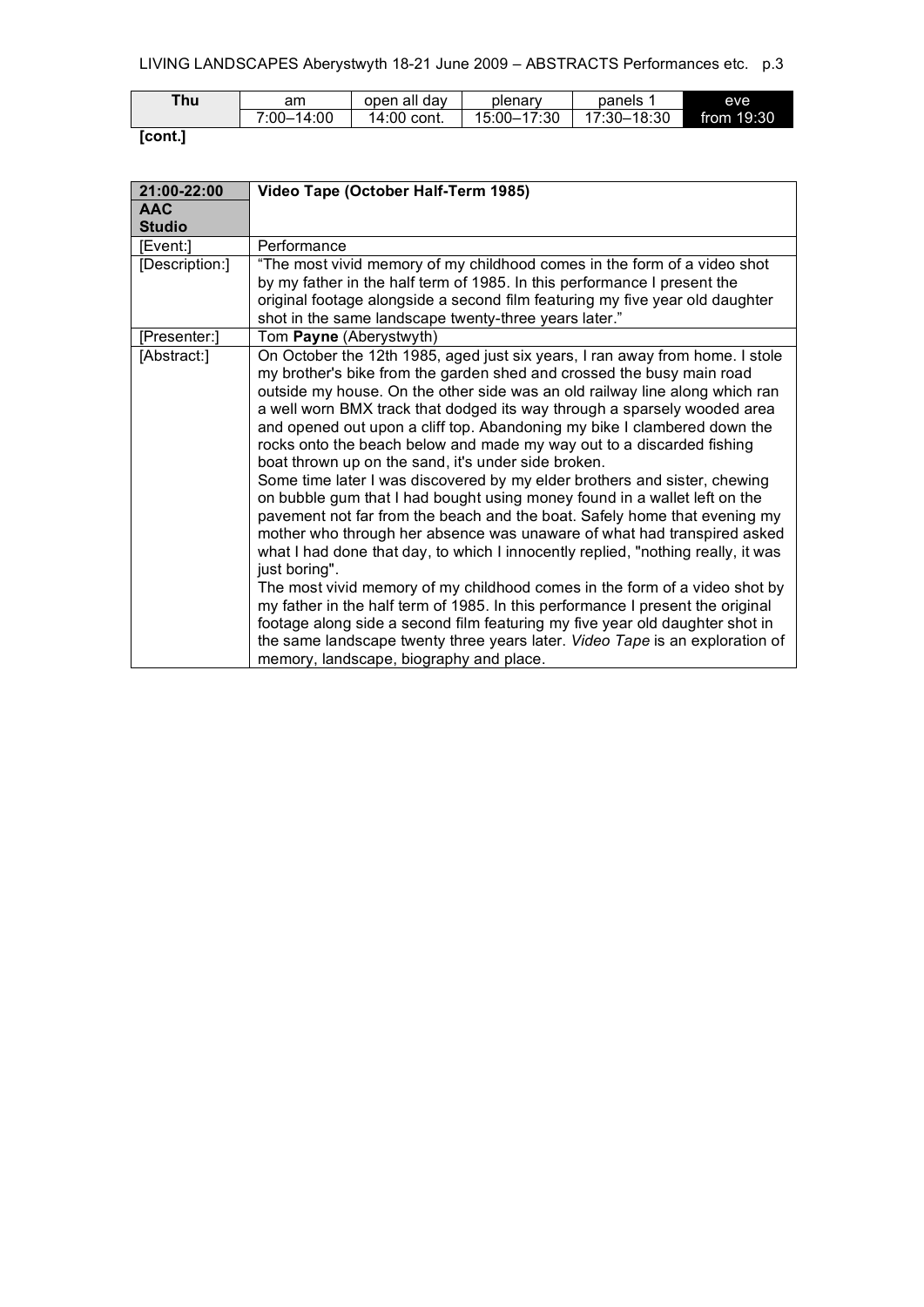## LIVING LANDSCAPES Aberystwyth 18-21 June 2009 – ABSTRACTS Performances etc. p.4

| Fri | early am  | open all day | panels 2       | plenary     | lunch event |
|-----|-----------|--------------|----------------|-------------|-------------|
| Sat | 7:00-9:00 | 9:00 cont.   | $9:00 - 11:00$ | 11:30-12:30 | 12:30-14:00 |
|     |           |              |                |             |             |

| Sun | early am      | open all<br>dav | events     | project          | plenary |
|-----|---------------|-----------------|------------|------------------|---------|
|     | $8:00 - 9:00$ | 9:00 cont.      | 9:00-10:00 | :00<br>$10:00 -$ | 13:00   |

| Fri + Sat 7:00-9:00                                   |                                                                                                                                                                                                                                                                                               | Approaches to Creating Performances in the Landscape                                                                                                                                                                                                                                                                                                                                                                                                                                                                                                                                  |  |  |  |  |  |
|-------------------------------------------------------|-----------------------------------------------------------------------------------------------------------------------------------------------------------------------------------------------------------------------------------------------------------------------------------------------|---------------------------------------------------------------------------------------------------------------------------------------------------------------------------------------------------------------------------------------------------------------------------------------------------------------------------------------------------------------------------------------------------------------------------------------------------------------------------------------------------------------------------------------------------------------------------------------|--|--|--|--|--|
| Sun 9:00-10:00<br>Fri + Sat at site<br><b>Sun A12</b> |                                                                                                                                                                                                                                                                                               | In three parts: work session - discussion - presentation                                                                                                                                                                                                                                                                                                                                                                                                                                                                                                                              |  |  |  |  |  |
| [Event:]                                              | Work session                                                                                                                                                                                                                                                                                  |                                                                                                                                                                                                                                                                                                                                                                                                                                                                                                                                                                                       |  |  |  |  |  |
| [Description:                                         |                                                                                                                                                                                                                                                                                               | These work sessions are designed to allow practitioners to share                                                                                                                                                                                                                                                                                                                                                                                                                                                                                                                      |  |  |  |  |  |
|                                                       |                                                                                                                                                                                                                                                                                               | methodologies for creating work in response to a landscape, moving from                                                                                                                                                                                                                                                                                                                                                                                                                                                                                                               |  |  |  |  |  |
|                                                       |                                                                                                                                                                                                                                                                                               | embodied practice, to analysis and discussion, and then to public presentation.                                                                                                                                                                                                                                                                                                                                                                                                                                                                                                       |  |  |  |  |  |
| [Convenor:]                                           |                                                                                                                                                                                                                                                                                               | Marilyn Arsem (School of the Museum of Fine Arts, Boston)                                                                                                                                                                                                                                                                                                                                                                                                                                                                                                                             |  |  |  |  |  |
| [Abstract:]                                           | This is a three-part project for practitioners, to allow us to share our<br>methodologies for creating work in response to a landscape. It is intended to<br>move from embodied practice, to analysis and discussion, and then to public<br>presentation.<br>Each session will be in 2 hours. |                                                                                                                                                                                                                                                                                                                                                                                                                                                                                                                                                                                       |  |  |  |  |  |
|                                                       |                                                                                                                                                                                                                                                                                               | Day 1: create work in response to the landscape<br>This part is an open, unguided inquiry (assuming that the group is made up of<br>experienced practitioners). Participants will choose a site, develop individual<br>actions, and present them to each other by the end of the session.<br>Without discussion, participants will write about what they did, how they<br>developed the work, etc. They will also write about the work of the other<br>participants that they witnessed.                                                                                              |  |  |  |  |  |
|                                                       |                                                                                                                                                                                                                                                                                               | Day 2: Participants discuss their approaches to making performances in<br>response to site. Participants also discuss what they saw in each other's work.<br>This is an in-depth discussion about different strategies and methods of<br>creating work in the landscape, and will include how they select a site, how<br>they identify and study its features, how they choose materials with which to<br>work, how they develop actions, how they design an event, and how they<br>engage with an audience.<br>The group will assemble a compendium of their approaches to the work. |  |  |  |  |  |
|                                                       | Day 3: Participants make a presentation within the conference, of their<br>compendium of approaches, and will also present a number of site<br>performances as demonstrations of strategies used to make work.                                                                                |                                                                                                                                                                                                                                                                                                                                                                                                                                                                                                                                                                                       |  |  |  |  |  |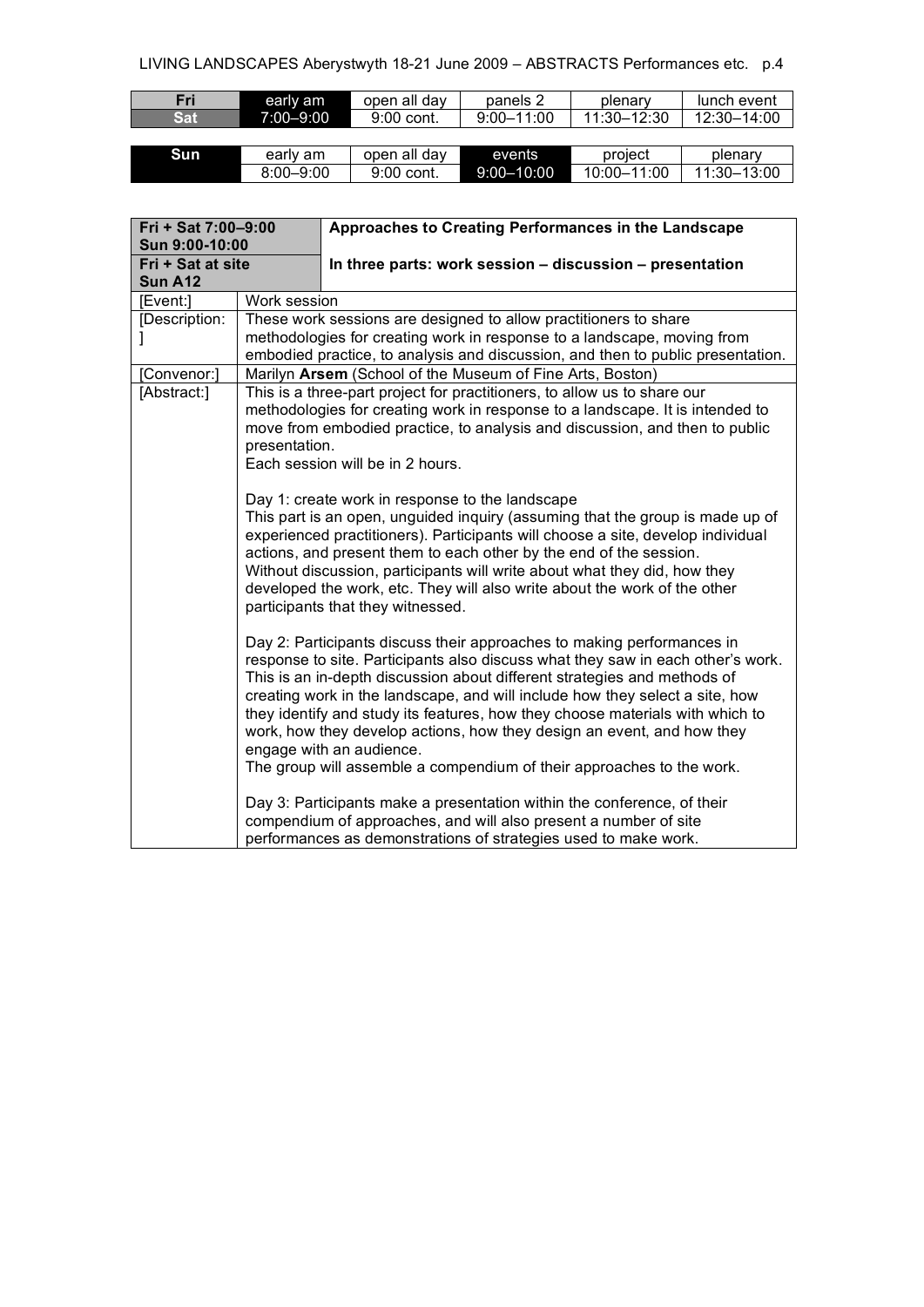| Fri | early am  | open all day | panels 2       | plenarv     | lunch event |
|-----|-----------|--------------|----------------|-------------|-------------|
| Sat | 7:00-9:00 | 9:00 cont.   | $9.00 - 11.00$ | 11:30-12:30 | 12:30-14:00 |
|     |           |              |                |             |             |

| <b>Sun</b> | early am      | open all day | events         | project     | plenarv     |
|------------|---------------|--------------|----------------|-------------|-------------|
|            | $8:00 - 9:00$ | 9:00 cont.   | $9:00 - 10:00$ | 10:00-11:00 | 11:30-13:00 |

| $Fit + Sat 7:00-9:00$<br>Sun 8:00-9:00          |                                                                                                                                                                                                                                                                                                                                                                                                                                                                                                                                                                                                                                                                                                                                                                                                                                                                                                                                                                                                     | Enter, Inhabit, Leave                                                                                                                                  |
|-------------------------------------------------|-----------------------------------------------------------------------------------------------------------------------------------------------------------------------------------------------------------------------------------------------------------------------------------------------------------------------------------------------------------------------------------------------------------------------------------------------------------------------------------------------------------------------------------------------------------------------------------------------------------------------------------------------------------------------------------------------------------------------------------------------------------------------------------------------------------------------------------------------------------------------------------------------------------------------------------------------------------------------------------------------------|--------------------------------------------------------------------------------------------------------------------------------------------------------|
| Fri + Sat AAC Piazza<br><b>Sun PWB Studio 2</b> |                                                                                                                                                                                                                                                                                                                                                                                                                                                                                                                                                                                                                                                                                                                                                                                                                                                                                                                                                                                                     |                                                                                                                                                        |
| [Event:]                                        | site work and performance                                                                                                                                                                                                                                                                                                                                                                                                                                                                                                                                                                                                                                                                                                                                                                                                                                                                                                                                                                           |                                                                                                                                                        |
| [Description:]                                  |                                                                                                                                                                                                                                                                                                                                                                                                                                                                                                                                                                                                                                                                                                                                                                                                                                                                                                                                                                                                     | Through scored durational improvisation, photographic images and writings<br>Enter, inhabit, leave explores presence in a site of flow and transition. |
| [Presenters:]                                   | Natalie Garrett Brown, Christian Kipp, Niki Pollard & Amy Voris (Dance,                                                                                                                                                                                                                                                                                                                                                                                                                                                                                                                                                                                                                                                                                                                                                                                                                                                                                                                             |                                                                                                                                                        |
| [Abstract:]                                     | Coventry)<br><i>Enter, Inhabit, Leave</i> will create and move a dance score on site over the<br>four days of the conference. Conceived as durational intervention this<br>activity recognises and foregrounds inter-subjectivity as a state of being.<br>Underpinned by a shared practice in Body-Mind Centering this intervention<br>will be part of an ongoing enquiry into site responsive dance.<br>Central to this collaboration is the notion of site responsive dance as life<br>practice which others may witness rather than an activity which culminates in<br>the creation of dance works or objects performed for an audience. As such<br>our ongoing process explores the ontological status of site responsive dance<br>when informed by somatic practices. Questions around methods of<br>documentation and preservation of such work are explored also, in part by a<br>collaborating photographer as witness and mentor to the ongoing process of<br>score generation and moving. |                                                                                                                                                        |

| Fri | early am      | open all dav | panels 2       | plenary         | lunch event     |
|-----|---------------|--------------|----------------|-----------------|-----------------|
|     | $7:00 - 9:00$ | 9:00 cont.   | $9:00 - 11:00$ | $11:30 - 12:30$ | $12:30 - 14:00$ |

| 13:30-13:45    | Descent of the Angel                                                                                                                                                                                                                                                                                                                                                                                                                                                                                                                                                                                                                                               |
|----------------|--------------------------------------------------------------------------------------------------------------------------------------------------------------------------------------------------------------------------------------------------------------------------------------------------------------------------------------------------------------------------------------------------------------------------------------------------------------------------------------------------------------------------------------------------------------------------------------------------------------------------------------------------------------------|
| <b>NLW</b>     | [National Library of Wales]                                                                                                                                                                                                                                                                                                                                                                                                                                                                                                                                                                                                                                        |
| <b>IEvent:</b> | Performance                                                                                                                                                                                                                                                                                                                                                                                                                                                                                                                                                                                                                                                        |
| [Description:] | Watching over residents, surveying the land and the activities below, the<br>angel serves as golden guardian. Gathering the breath of the wind, the angel<br>unfurls her wings and swoops down. She dances to connect sky and land in<br>her search for a lost soul to deliver to paradise. The angel visits Aberystwyth.<br>Previous witnesses of The Descent of the Angel said:<br>'Blew me away'<br>The afternoon performance, set against a clear blue sky with a brilliant<br>sunshine, felt calm, gentle and warming'<br>'I was mesmerised. It was like watching a feather fall gracefully through the<br>air - tumbling and moving at the will of the air.' |
| [Presenter:]   | Kate Lawrence (Dance, Film & Theatre, Surrey)                                                                                                                                                                                                                                                                                                                                                                                                                                                                                                                                                                                                                      |
|                | See also Thu Panel 4.2                                                                                                                                                                                                                                                                                                                                                                                                                                                                                                                                                                                                                                             |

| 12:00-14:00     | <b>Present Perspective: Aberystwyth Town</b>                                                                                                                                                                                                              |
|-----------------|-----------------------------------------------------------------------------------------------------------------------------------------------------------------------------------------------------------------------------------------------------------|
| <b>AAC Café</b> |                                                                                                                                                                                                                                                           |
| [Event:]        | Performative Installation                                                                                                                                                                                                                                 |
| [Description:]  | A framing and presentation of a (daily) journey from the Arts Centre café to<br>Aberystwyth town which draws attention to the simultaneous closeness and<br>distance of the interior space of café to the 'living landscape' visible from its<br>windows. |
| [Presenters:]   | Jane Bailey (Creative Arts, West of England UWE)                                                                                                                                                                                                          |
| Tront 1         |                                                                                                                                                                                                                                                           |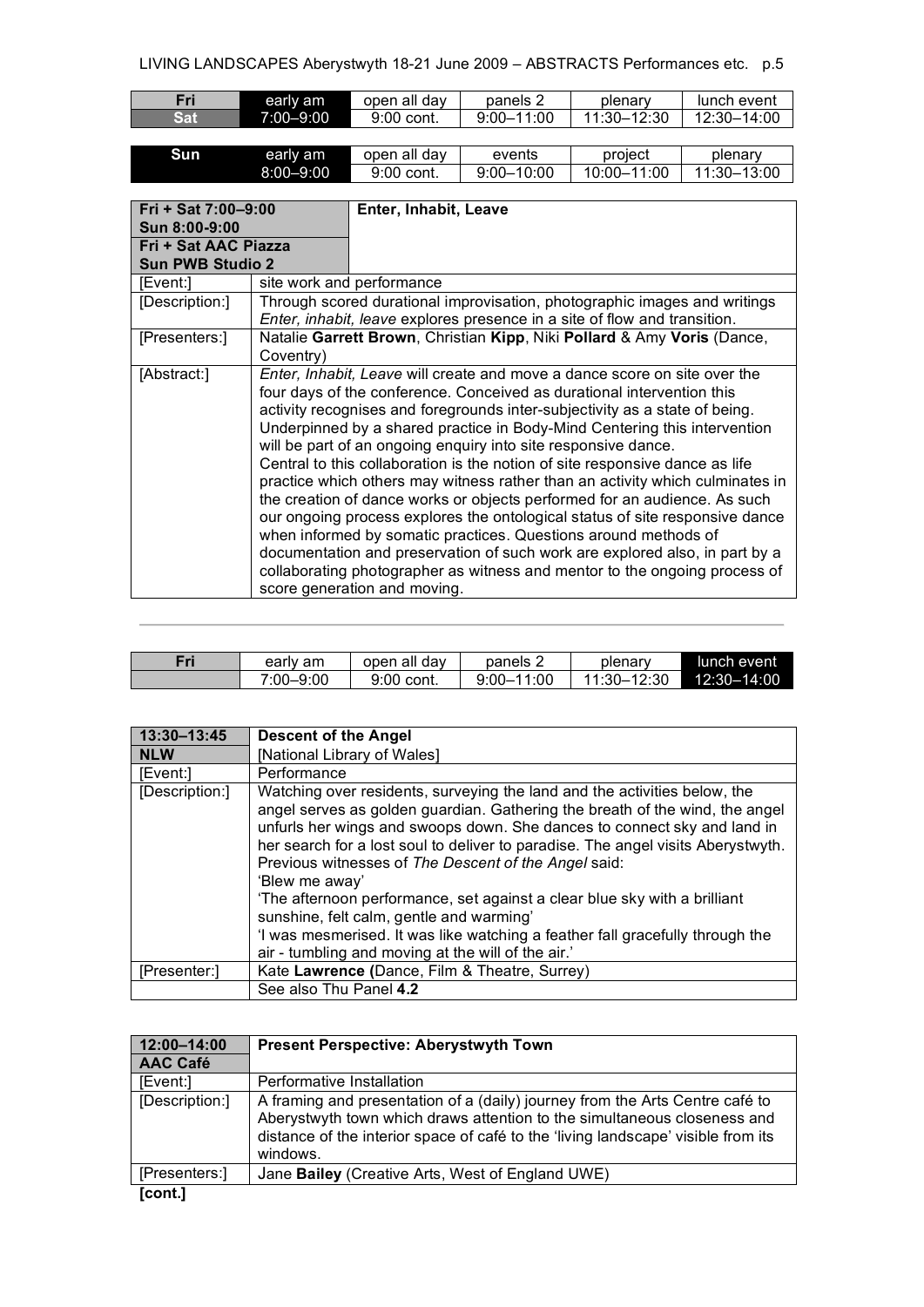|             | <b>Present Perspective: Aberystwyth Town</b>                                                                                                                                                                                                                                                                                                                                                                                                                                                                                                                                                                                                                                                                                                                                                                                                                                                                                                                                                                                                                                                                                                                                                                                                                                                                                                                                                                                                                           |
|-------------|------------------------------------------------------------------------------------------------------------------------------------------------------------------------------------------------------------------------------------------------------------------------------------------------------------------------------------------------------------------------------------------------------------------------------------------------------------------------------------------------------------------------------------------------------------------------------------------------------------------------------------------------------------------------------------------------------------------------------------------------------------------------------------------------------------------------------------------------------------------------------------------------------------------------------------------------------------------------------------------------------------------------------------------------------------------------------------------------------------------------------------------------------------------------------------------------------------------------------------------------------------------------------------------------------------------------------------------------------------------------------------------------------------------------------------------------------------------------|
| [Abstract:] | This performed intervention will draw attention to the simultaneous closeness<br>and distance of the interior space of the Arts Centre to the 'living landscape'<br>visible from its windows. Via the vehicle of my journey into this landscape,<br>the work will create additional, temporary links between the viewer and the<br>viewed scene; the view and the place itself; the embodied exploration and its<br>presentation. Simple pieces of text, in the form of notes left on café tables<br>will indicate that at an unspecified moment in the day, one of the café<br>customers will leave the cafe and become part of the exterior scene, and that<br>although this person will quite quickly become out of view, a live audio link<br>from them, to the café will be maintained. Simple, paper 'frames' or<br>'viewfinders' will be placed on the window, close to where customers sit.<br>These frames will isolate an area of the vista and draw attention to the<br>looking, framing, editing, narrative-creation processes at work.<br>My exploratory journey of the view will start inside the arts centre and could<br>end in swimming out into the bay; striking up conversation with someone<br>sitting on a bench; seeking an invitation inside one of the homes visible from<br>the window.<br>The work is a development of At Sea presented at the Newlyn Art Gallery,<br>September 2008. www.janebailey.co.uk see 'recent projects', 'At Sea'. |
|             |                                                                                                                                                                                                                                                                                                                                                                                                                                                                                                                                                                                                                                                                                                                                                                                                                                                                                                                                                                                                                                                                                                                                                                                                                                                                                                                                                                                                                                                                        |

| Fri | panels 3        | panels 4    | eve          |
|-----|-----------------|-------------|--------------|
|     | $14:00 - 16:00$ | 16:30-18:00 | from $19:30$ |

| 14:00-15:00       | <b>From Where You Are</b>                                                                                                                                                                                                                                                                                                                                                                                                                                                                                                                                                                                                                                                                                                                                                                                                                                                                                                                                                                                                                                                                                                                                                                                                                                                                                                                                                                                                                                                                                                                                                                                                                                                                                                                                                                                                                                                                                                                                                                                         |
|-------------------|-------------------------------------------------------------------------------------------------------------------------------------------------------------------------------------------------------------------------------------------------------------------------------------------------------------------------------------------------------------------------------------------------------------------------------------------------------------------------------------------------------------------------------------------------------------------------------------------------------------------------------------------------------------------------------------------------------------------------------------------------------------------------------------------------------------------------------------------------------------------------------------------------------------------------------------------------------------------------------------------------------------------------------------------------------------------------------------------------------------------------------------------------------------------------------------------------------------------------------------------------------------------------------------------------------------------------------------------------------------------------------------------------------------------------------------------------------------------------------------------------------------------------------------------------------------------------------------------------------------------------------------------------------------------------------------------------------------------------------------------------------------------------------------------------------------------------------------------------------------------------------------------------------------------------------------------------------------------------------------------------------------------|
| <b>PWB Studio</b> |                                                                                                                                                                                                                                                                                                                                                                                                                                                                                                                                                                                                                                                                                                                                                                                                                                                                                                                                                                                                                                                                                                                                                                                                                                                                                                                                                                                                                                                                                                                                                                                                                                                                                                                                                                                                                                                                                                                                                                                                                   |
| [Event:]          | Performance                                                                                                                                                                                                                                                                                                                                                                                                                                                                                                                                                                                                                                                                                                                                                                                                                                                                                                                                                                                                                                                                                                                                                                                                                                                                                                                                                                                                                                                                                                                                                                                                                                                                                                                                                                                                                                                                                                                                                                                                       |
| [Description:]    | A performance based on a research and development project involving<br>working artistically with nature and children in the creation of dance film and<br>live performance. The work explores relationships and the embedded<br>interconnectedness to one another and the earth, generating film which<br>resonates deeply with the place in which it was created, namely Porth<br>Colman on the Lyn Peninsula in North Wales.                                                                                                                                                                                                                                                                                                                                                                                                                                                                                                                                                                                                                                                                                                                                                                                                                                                                                                                                                                                                                                                                                                                                                                                                                                                                                                                                                                                                                                                                                                                                                                                    |
| [Presenters:]     | Lisa Dowler, Catherine Hawkins, Paula Hampson, June Gersten Roberts<br>(Performing Arts, Edge Hill; small things dance collective)                                                                                                                                                                                                                                                                                                                                                                                                                                                                                                                                                                                                                                                                                                                                                                                                                                                                                                                                                                                                                                                                                                                                                                                                                                                                                                                                                                                                                                                                                                                                                                                                                                                                                                                                                                                                                                                                                |
| [Abstract:]       | 'small things' is an evolving organisation which since its inception in 2002<br>has been committed to creating process orientated new work. 'From where<br>you are' is a research and development project involving working artistically<br>with nature and children in the creation of dance film and live performance.<br>The project will involve three dance artists, their children and a film maker.<br>As ecological art the work explores relationships and the embedded<br>interconnectedness to one another and the earth, generating film which<br>resonates deeply with the place in which it was created, namely Porth<br>Colman on the Lynn Peninsula in North Wales.<br>For Living Landscapes, 'small things' will offer a 20 minute performance<br>involving projection and live performance (movement and voice). The<br>projected images will be of child led process on a North Wales beach,<br>whereby the dancers respond creatively to their environment, through<br>improvisation and its implicit phenomenological method, the art of<br>spontaneous choreography and performance. The child's plasticity to their<br>environment is viewed as a learning tool for artists working with nature and<br>landscape. This will include following the child's timing and rhythms of<br>play/creativity and rest as well as the rhythms and cycles of the chosen site.<br>To this end 'small things' will return to this site creating film in each of the<br>seasons. Currently this work explores the beach in winter.<br>The film will incorporate three dancers, Lisa Dowler MA, SL in Dance, EHU,<br>Catherine Hawkins collaborator and founder of 'small things collective' and<br>Paula Hampson Associate Lecturer In Dance, EHU, and their four children<br>aged 3-6. The filmmaker is June Gersten-Roberts, SL in Dance, EHU. The<br>live performance at this stage in the process will involve the three adult<br>dancers, with the children's voices forming part of the soundscape. |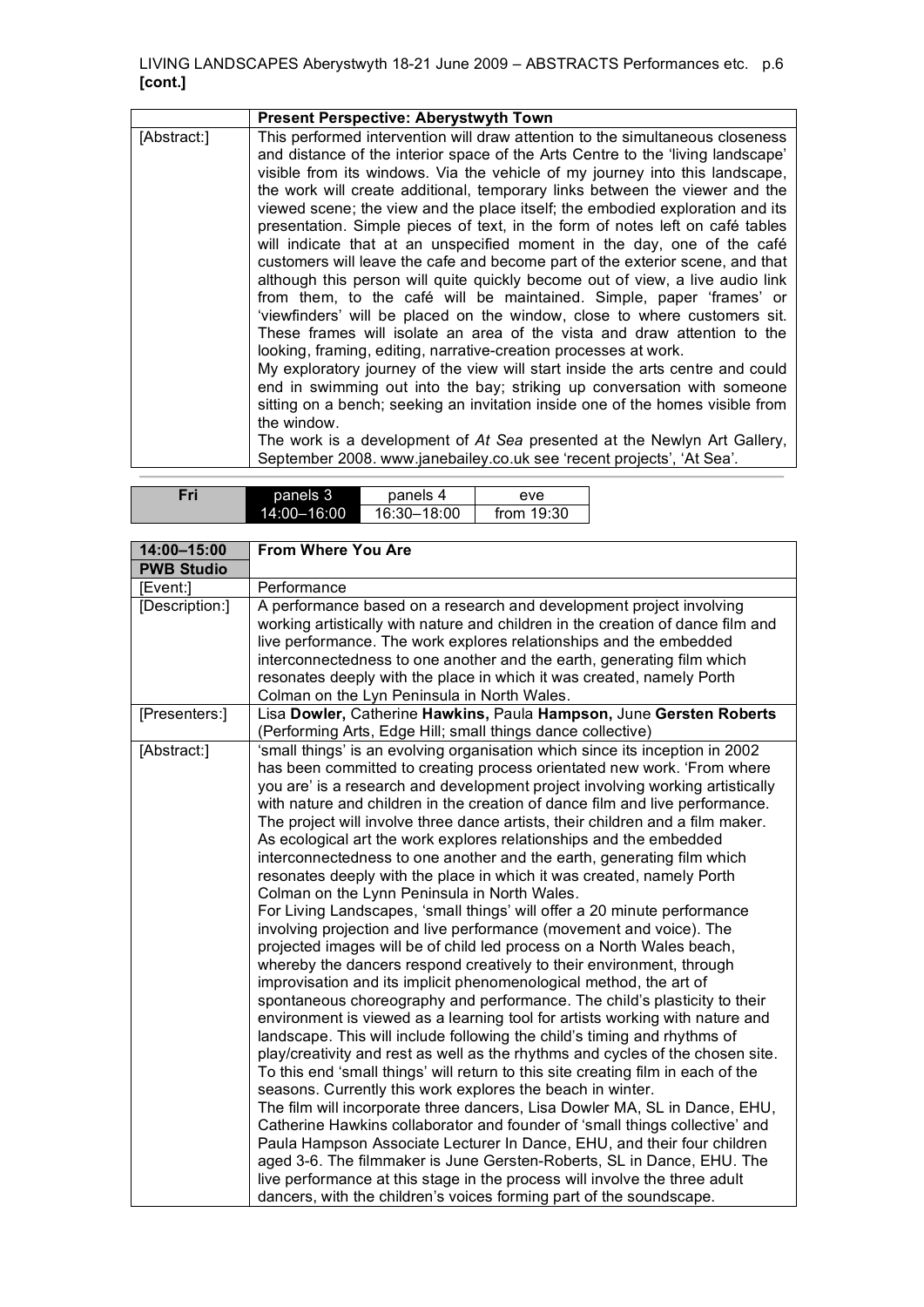| 15:00-16:00       | <b>Hoe in Motion</b>                                                                                                                                                                                                                                                                                                                                                                                                                                                                                                                                                                                                                                                                                                                                                                                                                                                                                                                                                                                                                                                                                                                                                                                                                               |
|-------------------|----------------------------------------------------------------------------------------------------------------------------------------------------------------------------------------------------------------------------------------------------------------------------------------------------------------------------------------------------------------------------------------------------------------------------------------------------------------------------------------------------------------------------------------------------------------------------------------------------------------------------------------------------------------------------------------------------------------------------------------------------------------------------------------------------------------------------------------------------------------------------------------------------------------------------------------------------------------------------------------------------------------------------------------------------------------------------------------------------------------------------------------------------------------------------------------------------------------------------------------------------|
| <b>PWB Studio</b> |                                                                                                                                                                                                                                                                                                                                                                                                                                                                                                                                                                                                                                                                                                                                                                                                                                                                                                                                                                                                                                                                                                                                                                                                                                                    |
| [Event:]          | Performance                                                                                                                                                                                                                                                                                                                                                                                                                                                                                                                                                                                                                                                                                                                                                                                                                                                                                                                                                                                                                                                                                                                                                                                                                                        |
| [Description:]    | A performance aiming to locate the landscape of the Hoe through bodily                                                                                                                                                                                                                                                                                                                                                                                                                                                                                                                                                                                                                                                                                                                                                                                                                                                                                                                                                                                                                                                                                                                                                                             |
|                   | gestures and oral descriptions, borrowed from the people of Plymouth.                                                                                                                                                                                                                                                                                                                                                                                                                                                                                                                                                                                                                                                                                                                                                                                                                                                                                                                                                                                                                                                                                                                                                                              |
| [Presenters:]     | Saini Manninen & Sylvia Rimat (Bristol)                                                                                                                                                                                                                                                                                                                                                                                                                                                                                                                                                                                                                                                                                                                                                                                                                                                                                                                                                                                                                                                                                                                                                                                                            |
| [Abstract:]       | The remit of this research project is to explore the varying relationships                                                                                                                                                                                                                                                                                                                                                                                                                                                                                                                                                                                                                                                                                                                                                                                                                                                                                                                                                                                                                                                                                                                                                                         |
|                   | between landscape, the body and memory. Drawing on discussions of                                                                                                                                                                                                                                                                                                                                                                                                                                                                                                                                                                                                                                                                                                                                                                                                                                                                                                                                                                                                                                                                                                                                                                                  |
|                   | landscape as an event and the performativity of landscape this project aims                                                                                                                                                                                                                                                                                                                                                                                                                                                                                                                                                                                                                                                                                                                                                                                                                                                                                                                                                                                                                                                                                                                                                                        |
|                   | to locate a landscape through bodily gestures and traces.                                                                                                                                                                                                                                                                                                                                                                                                                                                                                                                                                                                                                                                                                                                                                                                                                                                                                                                                                                                                                                                                                                                                                                                          |
|                   | The research will focus on the Hoe in Plymouth, which has been designated                                                                                                                                                                                                                                                                                                                                                                                                                                                                                                                                                                                                                                                                                                                                                                                                                                                                                                                                                                                                                                                                                                                                                                          |
|                   | as a conservation area. It is a landscape containing multiple physical,                                                                                                                                                                                                                                                                                                                                                                                                                                                                                                                                                                                                                                                                                                                                                                                                                                                                                                                                                                                                                                                                                                                                                                            |
|                   | historical and cultural elements such as the harbour, an island, a military                                                                                                                                                                                                                                                                                                                                                                                                                                                                                                                                                                                                                                                                                                                                                                                                                                                                                                                                                                                                                                                                                                                                                                        |
|                   | base and an old lido. Residents and passers-by will be asked to describe this                                                                                                                                                                                                                                                                                                                                                                                                                                                                                                                                                                                                                                                                                                                                                                                                                                                                                                                                                                                                                                                                                                                                                                      |
|                   | significant landscape whilst being filmed. These descriptions form subjective                                                                                                                                                                                                                                                                                                                                                                                                                                                                                                                                                                                                                                                                                                                                                                                                                                                                                                                                                                                                                                                                                                                                                                      |
|                   |                                                                                                                                                                                                                                                                                                                                                                                                                                                                                                                                                                                                                                                                                                                                                                                                                                                                                                                                                                                                                                                                                                                                                                                                                                                    |
|                   |                                                                                                                                                                                                                                                                                                                                                                                                                                                                                                                                                                                                                                                                                                                                                                                                                                                                                                                                                                                                                                                                                                                                                                                                                                                    |
|                   |                                                                                                                                                                                                                                                                                                                                                                                                                                                                                                                                                                                                                                                                                                                                                                                                                                                                                                                                                                                                                                                                                                                                                                                                                                                    |
|                   |                                                                                                                                                                                                                                                                                                                                                                                                                                                                                                                                                                                                                                                                                                                                                                                                                                                                                                                                                                                                                                                                                                                                                                                                                                                    |
|                   |                                                                                                                                                                                                                                                                                                                                                                                                                                                                                                                                                                                                                                                                                                                                                                                                                                                                                                                                                                                                                                                                                                                                                                                                                                                    |
|                   |                                                                                                                                                                                                                                                                                                                                                                                                                                                                                                                                                                                                                                                                                                                                                                                                                                                                                                                                                                                                                                                                                                                                                                                                                                                    |
|                   |                                                                                                                                                                                                                                                                                                                                                                                                                                                                                                                                                                                                                                                                                                                                                                                                                                                                                                                                                                                                                                                                                                                                                                                                                                                    |
|                   |                                                                                                                                                                                                                                                                                                                                                                                                                                                                                                                                                                                                                                                                                                                                                                                                                                                                                                                                                                                                                                                                                                                                                                                                                                                    |
|                   |                                                                                                                                                                                                                                                                                                                                                                                                                                                                                                                                                                                                                                                                                                                                                                                                                                                                                                                                                                                                                                                                                                                                                                                                                                                    |
|                   |                                                                                                                                                                                                                                                                                                                                                                                                                                                                                                                                                                                                                                                                                                                                                                                                                                                                                                                                                                                                                                                                                                                                                                                                                                                    |
|                   |                                                                                                                                                                                                                                                                                                                                                                                                                                                                                                                                                                                                                                                                                                                                                                                                                                                                                                                                                                                                                                                                                                                                                                                                                                                    |
|                   |                                                                                                                                                                                                                                                                                                                                                                                                                                                                                                                                                                                                                                                                                                                                                                                                                                                                                                                                                                                                                                                                                                                                                                                                                                                    |
|                   |                                                                                                                                                                                                                                                                                                                                                                                                                                                                                                                                                                                                                                                                                                                                                                                                                                                                                                                                                                                                                                                                                                                                                                                                                                                    |
|                   |                                                                                                                                                                                                                                                                                                                                                                                                                                                                                                                                                                                                                                                                                                                                                                                                                                                                                                                                                                                                                                                                                                                                                                                                                                                    |
|                   |                                                                                                                                                                                                                                                                                                                                                                                                                                                                                                                                                                                                                                                                                                                                                                                                                                                                                                                                                                                                                                                                                                                                                                                                                                                    |
|                   | approaches to and variations of this complex place. From the filmed material<br>we will extract and collect gestures used by participants to describe this<br>place. In a second step the extracted movement material will be learned by<br>us, transfered into a performance space and used to develop bodymap(s) of<br>the Hoe as well as to set up an index of gestures applied to signify physical,<br>abstract and human elements contained in this place.<br>The project tests out ideas of performance as a mode of embodied inquiry<br>and analytical tool. By creating a physical map of memories of the place, the<br>landscape is being 're-constructed' rather than 're-presented' and<br>replenishes visual representations of landscape. We will interrogate in<br>practice the idea that to perceive a landscape is 'to carry out an act of<br>remembrance' (Tim Ingold). The performance makes visible the invisible<br>parts of a landscape and interrogates how the public space of a conservation<br>area relates to the private acts of remembering and embodiment. We aim to<br>ask, what happens to a landscape that is lived in when it is mediated and<br>worked on and how do these questions relate to live performance? |

| Fri | panels 3    | panels 4    | eve        |
|-----|-------------|-------------|------------|
| Sat | 14:00-16:00 | 16:30-18:00 | from 19:30 |

| Fri 17:30; 21:30        |               | <b>Further Afield</b>                                                        |  |  |
|-------------------------|---------------|------------------------------------------------------------------------------|--|--|
| Sat 17:30, 19:30, 21:30 |               |                                                                              |  |  |
| <b>itinerant</b>        |               |                                                                              |  |  |
| [Event:]                |               | Simultaneous Performance Walk (anticipated duration 60 – 90 min)             |  |  |
| [Description:           |               | A one-to-one performance walk experienced simultaneously with a co-walker    |  |  |
|                         |               | in Montreal, Canada. How are two seemingly disparate locations connected     |  |  |
|                         |               | and implicated in each other through performance? How do we translate space  |  |  |
|                         |               | into words? What role does distance play in constructing our sense of place? |  |  |
|                         |               | How can a walk taken in dialogue change the way you view your                |  |  |
|                         | surroundings? |                                                                              |  |  |
| [Presenters:]           |               | Sorrel Muggridge (UK) and Laura Nanni (Canada)                               |  |  |
| [Abstract:]             |               | We have been collaborating long-distance (usually with an ocean between us)  |  |  |
|                         |               | for the last two years; with works being shown in Nottingham, Sheffield,     |  |  |
|                         |               | London, Edinburgh and Bethesda UK as well as Toronto and Banff, Canada.      |  |  |
|                         |               | Collaboratively, our works embrace the unusual and inspiring consequences of |  |  |
|                         |               | the distance between us. We make site-specific artworks that articulate the  |  |  |
|                         |               | value in wandering and being curious, that discover and communicate a sense  |  |  |
|                         |               | of place; investigating how people understand and connect with their         |  |  |
|                         |               | surroundings. Within our collaborative practice walking acts as a bridge     |  |  |
|                         |               | between our locations and as a dynamic structure behind the site-specific    |  |  |
|                         |               | performances and installations we create.                                    |  |  |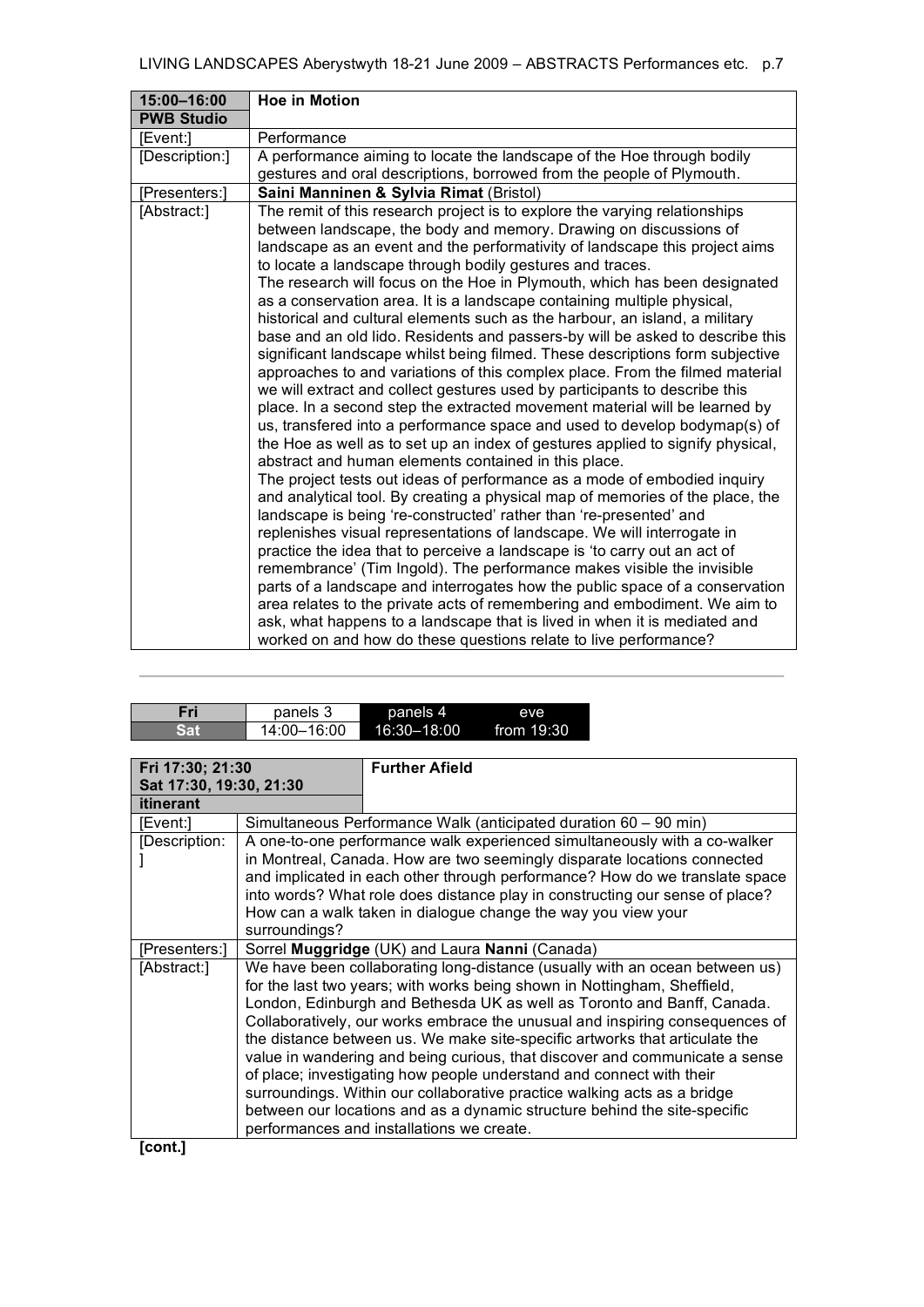|             | Simultaneous Performance Walk (anticipated duration 60 – 90 min)                                                                                                                                                                                                                                                                                                                                                                                                                                                                                                                                                                                                                                                                                                                                                                                                                                                                                                                                                                                                                                                                                                                                                                                                                                                                                                           |
|-------------|----------------------------------------------------------------------------------------------------------------------------------------------------------------------------------------------------------------------------------------------------------------------------------------------------------------------------------------------------------------------------------------------------------------------------------------------------------------------------------------------------------------------------------------------------------------------------------------------------------------------------------------------------------------------------------------------------------------------------------------------------------------------------------------------------------------------------------------------------------------------------------------------------------------------------------------------------------------------------------------------------------------------------------------------------------------------------------------------------------------------------------------------------------------------------------------------------------------------------------------------------------------------------------------------------------------------------------------------------------------------------|
| [Abstract:] | Further afield is a series of performance-journeys involving negotiation of<br>landscape, language, distance, and one-to-one exchange. Each performance,<br>facilitated by us, is designed for two participants at a time to experience<br>simultaneously in separate locations one in Aberystwyth UK, one in Montreal<br>Canada.<br>Mirroring our own collaborative relationship over distance and expanding on<br>our previous methodologies for navigating space, this intimate and playful<br>performance will allow participants in both communities to investigate their own<br>landscape, whilst their observations shape the journey of someone they have<br>never met. The journeys taken will intertwine the two landscapes and the<br>walkers through an exchange of experience and interpretation.<br>Further afield asks: How are two seemingly disparate locations connected and<br>implicated in each other through performance? How do we translate space into<br>words? What role does distance play in constructing our sense of place? How<br>can a walk taken in dialogue change the way you view your surroundings?<br>Further afield provides an active companion to the topics and investigations<br>explored over the course of the conference.<br>Documentation of these performances will appear on our blog:<br>www.sorrelandlaura.blogspot.com |

| Fri | panels 3    | panels 4    | eve          |  |
|-----|-------------|-------------|--------------|--|
|     | 14:00-16:00 | 16:30-18:00 | from $19:30$ |  |

| 19:30-21:00        | Home of the Wriggler                                                                                                                                                                                                                                                                                                                                                                                                                                                                                                                                                                                                                                                                                                                                                                                                                                                                                                                                                                                                                                                                                                                                                                                                                                                                                                                                                                                                                                                      |
|--------------------|---------------------------------------------------------------------------------------------------------------------------------------------------------------------------------------------------------------------------------------------------------------------------------------------------------------------------------------------------------------------------------------------------------------------------------------------------------------------------------------------------------------------------------------------------------------------------------------------------------------------------------------------------------------------------------------------------------------------------------------------------------------------------------------------------------------------------------------------------------------------------------------------------------------------------------------------------------------------------------------------------------------------------------------------------------------------------------------------------------------------------------------------------------------------------------------------------------------------------------------------------------------------------------------------------------------------------------------------------------------------------------------------------------------------------------------------------------------------------|
| <b>AAC Theatre</b> |                                                                                                                                                                                                                                                                                                                                                                                                                                                                                                                                                                                                                                                                                                                                                                                                                                                                                                                                                                                                                                                                                                                                                                                                                                                                                                                                                                                                                                                                           |
| [Event:]           | Performance - (followed by post-show discussion)                                                                                                                                                                                                                                                                                                                                                                                                                                                                                                                                                                                                                                                                                                                                                                                                                                                                                                                                                                                                                                                                                                                                                                                                                                                                                                                                                                                                                          |
| [Description:]     | In a disused factory, away from the raging weather, a team of investigators<br>unearth the legends of a city, the fragmented stories of the people who lived<br>there, and the mythical things they made called cars Full of humour and<br>with a haunting conclusion, Home of the Wriggler examines how our<br>personal fates are entwined, for better or worse, with an industrial heritage,<br>in a volatile global economy, on a warming planet                                                                                                                                                                                                                                                                                                                                                                                                                                                                                                                                                                                                                                                                                                                                                                                                                                                                                                                                                                                                                       |
| [Presenters:]      | Stan's Café (Birmingham)                                                                                                                                                                                                                                                                                                                                                                                                                                                                                                                                                                                                                                                                                                                                                                                                                                                                                                                                                                                                                                                                                                                                                                                                                                                                                                                                                                                                                                                  |
| [Practicalities:]  | 80min. Presented in collaboration with the Aberystwyth Arts Centre.                                                                                                                                                                                                                                                                                                                                                                                                                                                                                                                                                                                                                                                                                                                                                                                                                                                                                                                                                                                                                                                                                                                                                                                                                                                                                                                                                                                                       |
| [Abstract:]        | In a disused factory, away from the raging weather, a team of investigators<br>unearth the legends of a city, the fragmented stories of the people who lived<br>there, and the mythical things they made called cars.<br>Home of the Wriggler is a fresh take on documentary theatre. Combining<br>research and speculation, the show unravels the threads of a thousand<br>people's stories to ask, who are the people who make the sandwiches, who<br>cut the hair, who teach the kids, of those who shape the parts that make the<br>cars that fill our roads.<br>Full of humour and with a haunting conclusion, Home of the Wriggler<br>examines how our personal fates are entwined, for better or worse, with an<br>industrial heritage, in a volatile global economy, on a warming planet.<br>Stan's Cafe has been devising exciting and thought-provoking theatre since<br>1991. Their work, which is always fresh and engaging, is in demand<br>throughout the world.<br>All of the light and sound in this show is generated, by the cast live on stage,<br>using a range of aging technologies.<br>"A Kaleidoscopic collage of impressionistic fragments which evoke the lives<br>of generations touched by the manufacture and use of motor cars. (The<br>Birmingham Post)<br>"Stan's Cafe is one of the UK's most innovative and exciting theatre<br>companies." (The Independent on Sunday)<br>Presented in collaboration with the Aberystwyth Arts Centre. |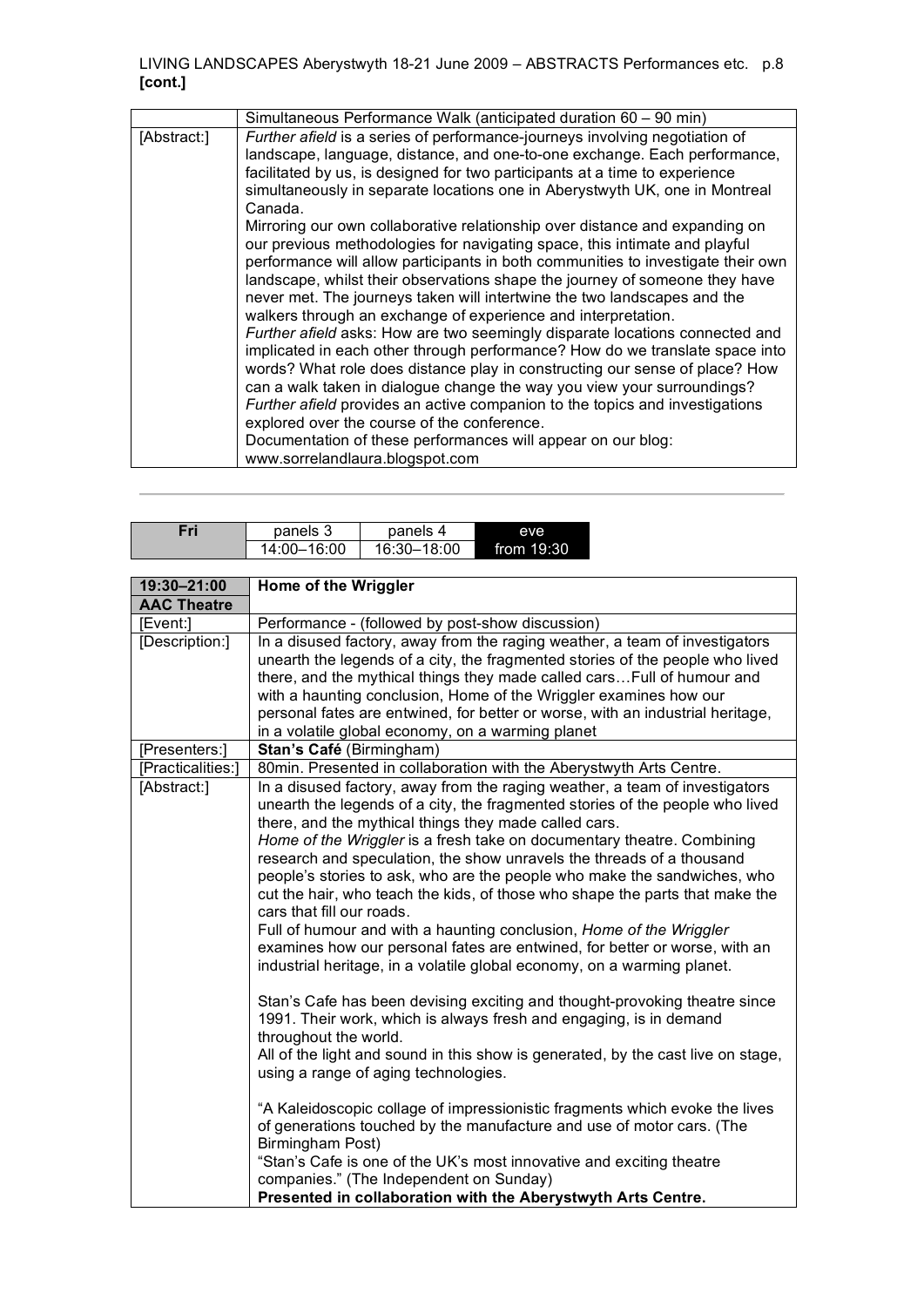| Fri | panels 3    | Panels 4    | eve        |
|-----|-------------|-------------|------------|
|     | 14:00-16:00 | 16:30-18:00 | from 19:30 |
|     |             |             |            |

| 21:00-22:00       | something happening/snapshot                                                                                                                                                                                                                                                                                                                                                                                                                                                                                                                                                                                                                  |
|-------------------|-----------------------------------------------------------------------------------------------------------------------------------------------------------------------------------------------------------------------------------------------------------------------------------------------------------------------------------------------------------------------------------------------------------------------------------------------------------------------------------------------------------------------------------------------------------------------------------------------------------------------------------------------|
| <b>PWB Studio</b> |                                                                                                                                                                                                                                                                                                                                                                                                                                                                                                                                                                                                                                               |
| [Event:1          | Performance                                                                                                                                                                                                                                                                                                                                                                                                                                                                                                                                                                                                                                   |
| [Description:]    | An instance of the long-term collaborative research and production project                                                                                                                                                                                                                                                                                                                                                                                                                                                                                                                                                                    |
|                   | 'some things happen all at once, some things happen more slowly'                                                                                                                                                                                                                                                                                                                                                                                                                                                                                                                                                                              |
| [Presenters:]     | Mike Brookes and Rosa Casado (Spain and UK)                                                                                                                                                                                                                                                                                                                                                                                                                                                                                                                                                                                                   |
| [Abstract:]       | The works presented here are details and instances of the long-term<br>collaborative research and production project 'some things happen all at<br>once, some things happen more slowly'.<br>'something happening/snapshot' represents the intersection of two discrete<br>areas of inquiry: the event of interventions and propositions in social space;<br>and the desire to generate, and retain, tangible mementos of such events.<br>Context specific instances of 'something happening/snapshot' have been<br>commissioned for Teatro India, Rome, Italy 2008; Temporada Alta,<br>Barcelona, Spain 2008; and MAPA, Pontos, Spain, 2008. |

| Sat | early am  | Open all dav | panels 5       | plenary     | Lunch       |
|-----|-----------|--------------|----------------|-------------|-------------|
|     | 7:00–9:00 | $9:00$ cont. | $9:00 - 11:00$ | 11:30-12:30 | 12:30-14:00 |

| $9:00 - 19:30$   | <b>Walking the Conference</b>                                                                                                                                                                                                                                                                                                                                                                                                                                                                                                                                                           |
|------------------|-----------------------------------------------------------------------------------------------------------------------------------------------------------------------------------------------------------------------------------------------------------------------------------------------------------------------------------------------------------------------------------------------------------------------------------------------------------------------------------------------------------------------------------------------------------------------------------------|
| <b>PWB Foyer</b> |                                                                                                                                                                                                                                                                                                                                                                                                                                                                                                                                                                                         |
| [Event:]         | Performative Installation                                                                                                                                                                                                                                                                                                                                                                                                                                                                                                                                                               |
| [Description:]   | Interventions / Interceptions: During the course of the conference two visual<br>artists create with the delegates an original piece of interactive photography<br>that documents the energy, fulfillment, expectations and human engagement<br>of the conference.<br>We will take photos of walking, resting and waiting feet for our: "FEET"<br>memory board. Join Us. www.bluemacaskill.com                                                                                                                                                                                          |
| [Presenters:]    | Blue MacAskill and Alex Allpress (UK)                                                                                                                                                                                                                                                                                                                                                                                                                                                                                                                                                   |
|                  | During the conference, we will intercept people involved in the day, and<br>passers by engaged with all aspects of the conference, and record their<br>walking, feet, shoes, socks, trousers, skirts, heel, foot, angle, view, during<br>the day. Especially walking to and from talks and waiting, (What are they<br>thinking?).<br>During the photography, we will invite them to view our growing page: a huge                                                                                                                                                                       |
|                  | board of walking all over the conference. A huge interactive growing<br>sculpture wall. This will be done via a little invitation with a map to our site,<br>where we might be based.                                                                                                                                                                                                                                                                                                                                                                                                   |
|                  | People will be invited to come and document their contribution, and how<br>they felt the day was going, as per their feet and lower legs felt!<br>The idea is to discover the day, by how you feel and think about your body<br>after it. How mentally secured are we to our feet and their memory of the day<br>physically.                                                                                                                                                                                                                                                            |
|                  | The Conference "FEET" MEMORY BOARD, will be invocative of the day<br>and people's energy; as well as being a constant engagement with visitors<br>and the makers of the conference, and them walking the landscape.<br>Through my work, I really like to interact with others, viewers and audience<br>as much as possible, leave ideas to chance, I believe the motivation and<br>energy of the performance is more exciting. I also think any chance to<br>document art conferences in a form of their own performance enhances the<br>experience rather than conventional recording. |
|                  | After the day, I would like to see if my findings and the official ones are the<br>same. I really hope their are performances and interventions about the<br>conference itself, because it will give an alternative insight into their<br>importance and assistance to the discourse. Also I am investigating via this<br>project the idea of documenting movement and how involved the final work<br>feels with the engagement with the viewer at the time of the photo.                                                                                                               |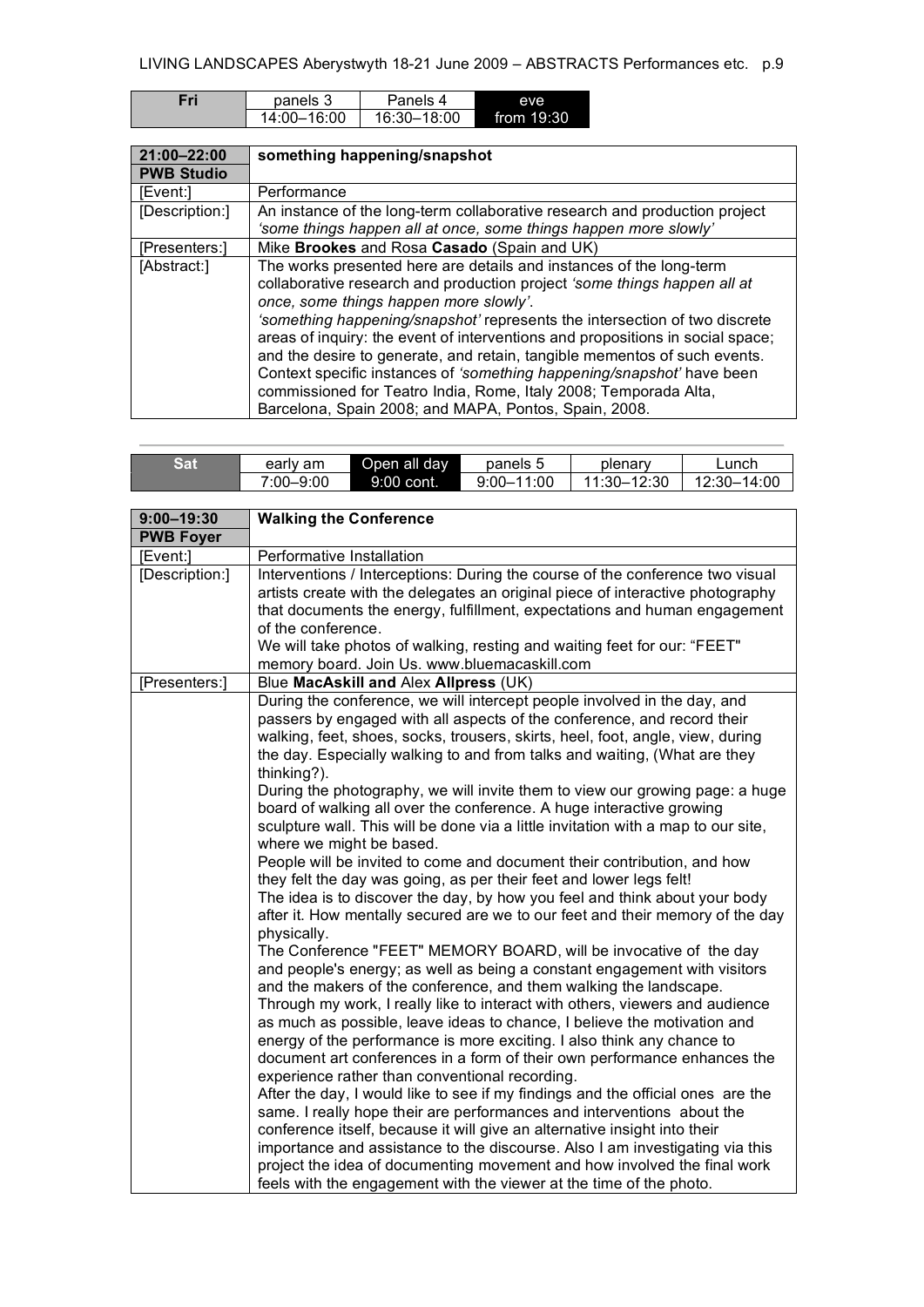| Sat | am<br>⊨arlv     | open all dav | panels 5   | plenary                  | lunch                   |
|-----|-----------------|--------------|------------|--------------------------|-------------------------|
|     | -9:00<br>7:00–J | 9:00 cont.   | 9:00-11:00 | $-12:30$<br>$11:30 - 1.$ | $-14:00$<br>$12:30 - 1$ |

 $\overline{\phantom{a}}$ 

| 10:15-cont.      | Art - Action - Exhibition                                                                                                                                                                                                                                                                                                                                                                                                                                                                                                                                                                                                                                                                                                                                                                                                                                                                                                                                                                                                                                                                                                                                                                                                                                                                                                                                                                                                                                                                                  |
|------------------|------------------------------------------------------------------------------------------------------------------------------------------------------------------------------------------------------------------------------------------------------------------------------------------------------------------------------------------------------------------------------------------------------------------------------------------------------------------------------------------------------------------------------------------------------------------------------------------------------------------------------------------------------------------------------------------------------------------------------------------------------------------------------------------------------------------------------------------------------------------------------------------------------------------------------------------------------------------------------------------------------------------------------------------------------------------------------------------------------------------------------------------------------------------------------------------------------------------------------------------------------------------------------------------------------------------------------------------------------------------------------------------------------------------------------------------------------------------------------------------------------------|
| <b>PWB Foyer</b> |                                                                                                                                                                                                                                                                                                                                                                                                                                                                                                                                                                                                                                                                                                                                                                                                                                                                                                                                                                                                                                                                                                                                                                                                                                                                                                                                                                                                                                                                                                            |
| [Event:]         | Drawing Event                                                                                                                                                                                                                                                                                                                                                                                                                                                                                                                                                                                                                                                                                                                                                                                                                                                                                                                                                                                                                                                                                                                                                                                                                                                                                                                                                                                                                                                                                              |
| [Description:]   | A group of 20 artists from various disciplines have been invited to draw their<br>individual response to the landscape during a walk from the Arts Centre to<br>the Railway station; participation and dialogue welcome                                                                                                                                                                                                                                                                                                                                                                                                                                                                                                                                                                                                                                                                                                                                                                                                                                                                                                                                                                                                                                                                                                                                                                                                                                                                                    |
| [Presenters:]    | Catrin Webster (Art, Aberystwyth)                                                                                                                                                                                                                                                                                                                                                                                                                                                                                                                                                                                                                                                                                                                                                                                                                                                                                                                                                                                                                                                                                                                                                                                                                                                                                                                                                                                                                                                                          |
| [Abstract:]      | I will work collaboratively with a group of established and student artists in a<br>series of one-day events to begin in London, November 2008, then relocate<br>to Venice during the Biennale 2009 before transferring to Aberystwyth to<br>take place as part of the Living Landscapes conference, June 2009.<br>The performance will investigate the multiplicity of interpretation of landscape<br>and environment via the individual creative outlook of each artist and their<br>method of record, description, visual exploration and development of visual<br>language. The artists will begin and end their journeys at designated sights<br>and will otherwise work independently, choreographing their interrelationship<br>with one another and members of the public.<br>I and group of artists, from a variety of backgrounds, meet in the arts centre<br>foyer and begin a walk through the campus, via the National Library, the<br>School of Art, past the Station and west down Terrace Road, past the<br>Museum and onto the prom. We will stay together as a group and each in<br>our own way record the journey – the changing landscape, via a series of<br>drawings or a single image, which will be created during the progress of the<br>walk. It is meant to be informal and the artists approachable - to enable<br>members of the public and one an other to discuss the walk the drawings<br>and their interrelationship - language, record, interpretation and intervention. |

| รศ | panels 6    | panels      | eve          |
|----|-------------|-------------|--------------|
|    | 14:00-16:00 | 16:30-18:30 | from $18:30$ |

| <b>Welcome ToAberystwyth</b>                                                                                                                           |
|--------------------------------------------------------------------------------------------------------------------------------------------------------|
|                                                                                                                                                        |
| Performance Walk                                                                                                                                       |
| A guided walk with a difference; gathering local hearsay, intelligence,                                                                                |
| memories and stories to re-present the town through its vernacular history.                                                                            |
| Mark Hunter (Performing Arts Development, East London)                                                                                                 |
| "Welcome to" is a series of guided walks led by a man who knows little or                                                                              |
| nothing about the location in which the walk takes place. "Welcome                                                                                     |
| toAberystwyth" invites the local population to construct a guided-walk of<br>their own town. Bragging, confessions, digressions, ear-bendings, facts & |
| figures, hidden histories, information, opinions, picaresque peregrinations,                                                                           |
| rants, raves & reminiscences, shaggy-dog stories, tall-tales and urban myths                                                                           |
| combine to present an alternative narrative to the 'official' guided walk or                                                                           |
| tour. The role of 'expert' is shifted from the guide to the local population. The                                                                      |
| aim is to resist the grand narrative and monumentality of many 'professional'                                                                          |
| guided walks and to reconstitute the guided walk as an investigation of local                                                                          |
| knowledge and history, and a celebration of the qualities of the unsung and<br>quotidian - a realm that is often elided by traditional guided walks.   |
| The opportunities that this format offers for repetition, contestation and                                                                             |
| misinformation about the locale highlights the contingent nature of any                                                                                |
| attempt to 'account' for place. The landscape here is considered as both                                                                               |
| topography and narrative, with the local stories acting upon the physical                                                                              |
| landscape to order it. The work then is also an investigation of the borders                                                                           |
| and hierarchies between public and private realms of knowledge/information.                                                                            |
| Although the walk will take a specific route, the content may or may not refer                                                                         |
| directly to the landscape in an overtly geographical sense. When asked to                                                                              |
| talk about 'place', people often talk about themselves in place and as such                                                                            |
| the local terrain acts as an aide-memoir to personal accounts of place as<br>lived space.                                                              |
|                                                                                                                                                        |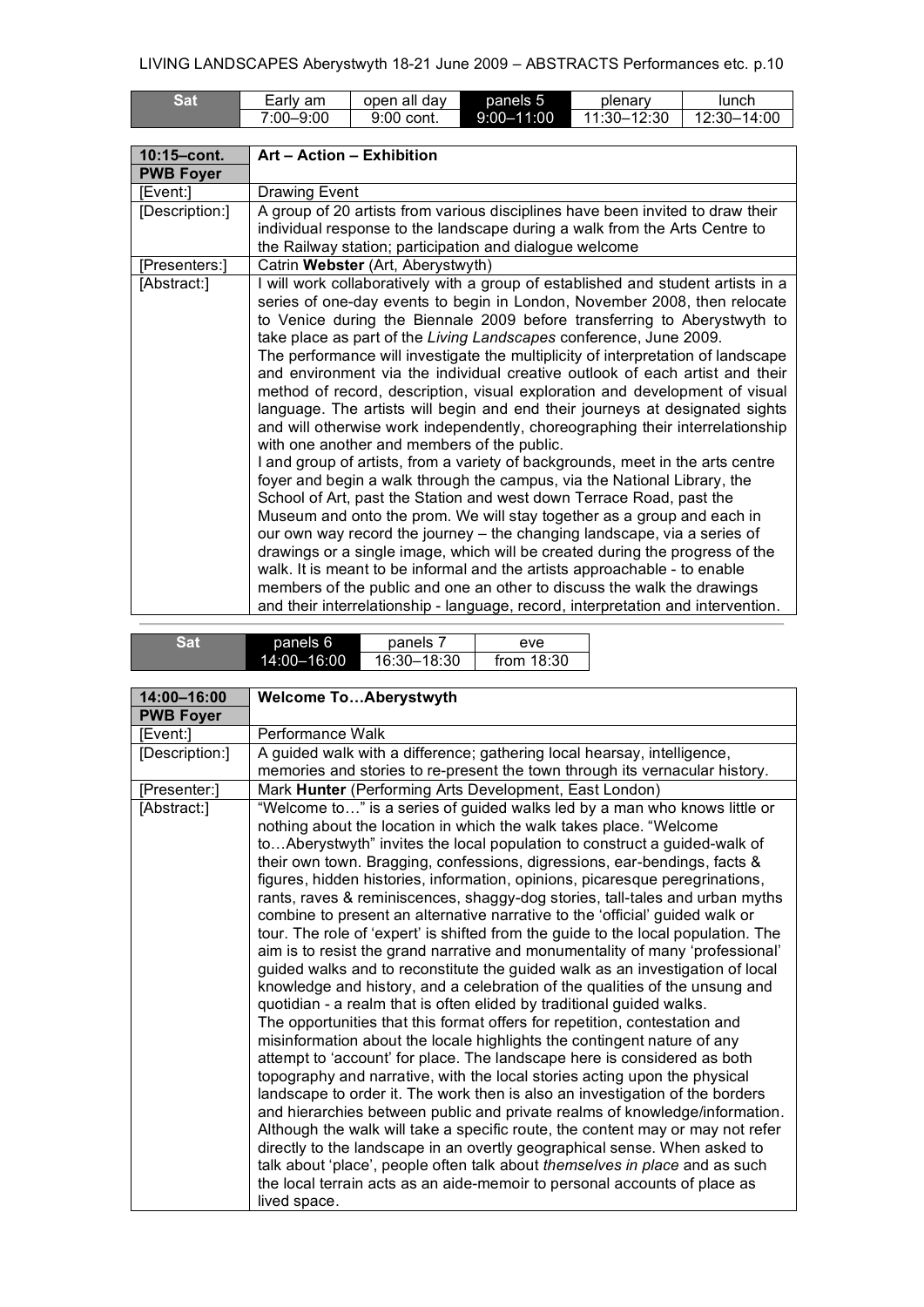| Sun            | early am                                                                                                                                                                                                                                                                                                                                                                                            | open all day                         | events                                                                          | project     | plenary     |
|----------------|-----------------------------------------------------------------------------------------------------------------------------------------------------------------------------------------------------------------------------------------------------------------------------------------------------------------------------------------------------------------------------------------------------|--------------------------------------|---------------------------------------------------------------------------------|-------------|-------------|
|                | 8:00-9:00                                                                                                                                                                                                                                                                                                                                                                                           | 9:00 cont.                           | $9:00 - 10:00$                                                                  | 10:00-11:00 | 11:30-13:00 |
|                |                                                                                                                                                                                                                                                                                                                                                                                                     |                                      |                                                                                 |             |             |
| $9:00 - 10:00$ | <b>PINGS (Water Table)</b>                                                                                                                                                                                                                                                                                                                                                                          |                                      |                                                                                 |             |             |
| <b>PWB RR1</b> |                                                                                                                                                                                                                                                                                                                                                                                                     |                                      |                                                                                 |             |             |
| [Event:]       | Performance                                                                                                                                                                                                                                                                                                                                                                                         |                                      |                                                                                 |             |             |
| [Description:] |                                                                                                                                                                                                                                                                                                                                                                                                     |                                      | Over the last year PINGS has emerged from the geographical distance             |             |             |
|                |                                                                                                                                                                                                                                                                                                                                                                                                     |                                      | between two friends and collaborators, working directly from their remote       |             |             |
|                |                                                                                                                                                                                                                                                                                                                                                                                                     |                                      | locales Simon Whitehead and Barnaby Oliver explore the physical space           |             |             |
|                |                                                                                                                                                                                                                                                                                                                                                                                                     |                                      | between them through rivers, air and the internet.                              |             |             |
|                |                                                                                                                                                                                                                                                                                                                                                                                                     |                                      | For Living Landscapes the artists share synchronous actions between             |             |             |
|                |                                                                                                                                                                                                                                                                                                                                                                                                     | Aberystwyth and Melbourne.           |                                                                                 |             |             |
| [Presenters:]  |                                                                                                                                                                                                                                                                                                                                                                                                     |                                      | Simon Whitehead (Wales) and Barnaby Oliver (Australia)                          |             |             |
| [Abstract:]    |                                                                                                                                                                                                                                                                                                                                                                                                     |                                      | PINGS springs directly from the geographical distance between two               |             |             |
|                |                                                                                                                                                                                                                                                                                                                                                                                                     |                                      | collaborators. Working directly from their locales they explore the physical    |             |             |
|                |                                                                                                                                                                                                                                                                                                                                                                                                     |                                      | space between them through rivers and air and a range of other terrains with    |             |             |
|                | their own qualities, such as the web, phone, post, and the less tangible links                                                                                                                                                                                                                                                                                                                      |                                      |                                                                                 |             |             |
|                |                                                                                                                                                                                                                                                                                                                                                                                                     |                                      | of memory and synchronicity. In January 2008 the artists began an               |             |             |
|                | exchange of performance and materials through these various channels as a                                                                                                                                                                                                                                                                                                                           |                                      |                                                                                 |             |             |
|                | means of mapping these terrains. Movement artist Simon Whitehead and                                                                                                                                                                                                                                                                                                                                |                                      |                                                                                 |             |             |
|                | Sound artist Barnaby Oliver have been working simultaneously from their<br>local rivers in Abercych, west Wales and Melbourne, Australia. Although a<br>few thousand miles apart they share the intention to meet at a particular time<br>each week and approach their rivers as an unbroken body of water through<br>which they correspond. Their instincts are improvisational and over time they |                                      |                                                                                 |             |             |
|                |                                                                                                                                                                                                                                                                                                                                                                                                     |                                      |                                                                                 |             |             |
|                |                                                                                                                                                                                                                                                                                                                                                                                                     |                                      |                                                                                 |             |             |
|                |                                                                                                                                                                                                                                                                                                                                                                                                     |                                      |                                                                                 |             |             |
|                |                                                                                                                                                                                                                                                                                                                                                                                                     |                                      |                                                                                 |             |             |
|                |                                                                                                                                                                                                                                                                                                                                                                                                     |                                      | have been building a body of performative material from these shared            |             |             |
|                |                                                                                                                                                                                                                                                                                                                                                                                                     |                                      | events. Linked by their shared intentions and the physical rivers this material |             |             |
|                |                                                                                                                                                                                                                                                                                                                                                                                                     |                                      | (in video, sound and image) begins to create its own character responsive to    |             |             |
|                |                                                                                                                                                                                                                                                                                                                                                                                                     |                                      | season, the time of day, the level of water and the meandering presence of      |             |             |
|                |                                                                                                                                                                                                                                                                                                                                                                                                     |                                      | each artist. This unedited material is shared through the net and snail mail    |             |             |
|                |                                                                                                                                                                                                                                                                                                                                                                                                     |                                      | and the artists now invite you to subscribe to these events through podcast,    |             |             |
|                | email and post.                                                                                                                                                                                                                                                                                                                                                                                     |                                      |                                                                                 |             |             |
|                |                                                                                                                                                                                                                                                                                                                                                                                                     |                                      | PINGS is funded by an Artsadmin (London) 'Roaming' Bursary.                     |             |             |
|                |                                                                                                                                                                                                                                                                                                                                                                                                     |                                      | You may be subscribe to PINGS as a podcast / rss 2 feed at                      |             |             |
|                |                                                                                                                                                                                                                                                                                                                                                                                                     | http://www.untitledstates.net/pings/ |                                                                                 |             |             |
|                |                                                                                                                                                                                                                                                                                                                                                                                                     |                                      |                                                                                 |             |             |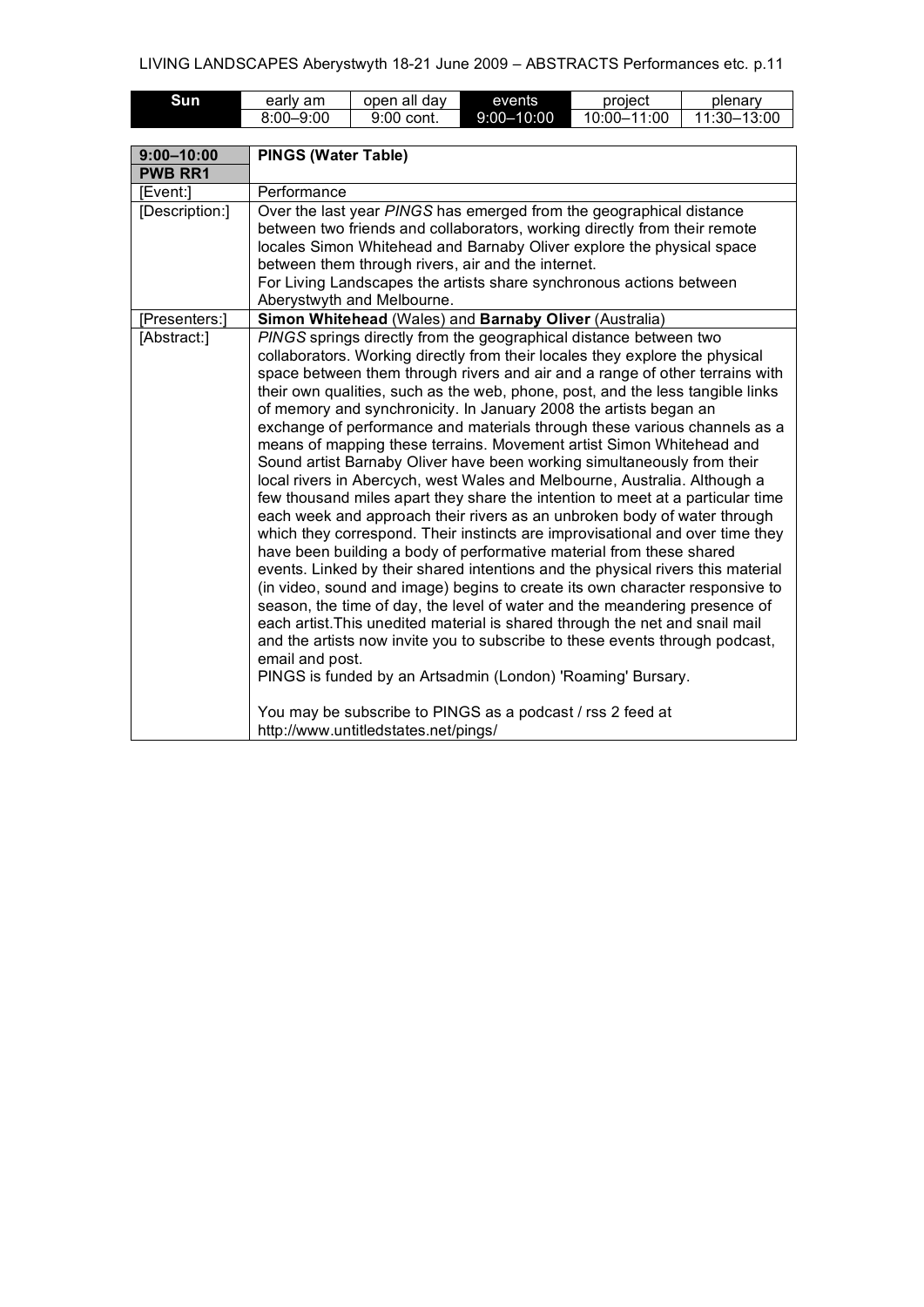## **[INSTALLATIONS, EXHIBITIONS, SOUNDWORK] open throughout the conference – for times see daily schedules**

| various times  | <b>Midnight at the Oasis</b>                |
|----------------|---------------------------------------------|
| <b>PWB RR1</b> |                                             |
| [Event:]       | Sound Installation                          |
| [Description:] | The nocturnal music of the Kalahari desert. |
| [Presenter:]   | Chris Watson (Wildlife Sound Recordist, UK) |

| <b>Thu-Sun</b>              | <b>Fragments of the Los Angeles River</b>                                                                                                                                                                                                                                                                                                                                                                                                                                                                                                                                                                                                                                                                                                                                                                                                                                                                                                                                                                                                                                                                                                                                                                                                                                                                                                                                                                                                                                                                                                                                                                                                                                                                                                                                                                                                                                                                                                                                                                                                                                                                                                                                                                                                                                                                                                                                                                                                                                                                                                                                                                                                                                                                                                                                                                                                                                                                                                                                                                                                                                                                                                                                                                                                                                                                                                                                                                                 |  |  |  |  |  |
|-----------------------------|---------------------------------------------------------------------------------------------------------------------------------------------------------------------------------------------------------------------------------------------------------------------------------------------------------------------------------------------------------------------------------------------------------------------------------------------------------------------------------------------------------------------------------------------------------------------------------------------------------------------------------------------------------------------------------------------------------------------------------------------------------------------------------------------------------------------------------------------------------------------------------------------------------------------------------------------------------------------------------------------------------------------------------------------------------------------------------------------------------------------------------------------------------------------------------------------------------------------------------------------------------------------------------------------------------------------------------------------------------------------------------------------------------------------------------------------------------------------------------------------------------------------------------------------------------------------------------------------------------------------------------------------------------------------------------------------------------------------------------------------------------------------------------------------------------------------------------------------------------------------------------------------------------------------------------------------------------------------------------------------------------------------------------------------------------------------------------------------------------------------------------------------------------------------------------------------------------------------------------------------------------------------------------------------------------------------------------------------------------------------------------------------------------------------------------------------------------------------------------------------------------------------------------------------------------------------------------------------------------------------------------------------------------------------------------------------------------------------------------------------------------------------------------------------------------------------------------------------------------------------------------------------------------------------------------------------------------------------------------------------------------------------------------------------------------------------------------------------------------------------------------------------------------------------------------------------------------------------------------------------------------------------------------------------------------------------------------------------------------------------------------------------------------------------------|--|--|--|--|--|
| <b>PWB RR3</b>              |                                                                                                                                                                                                                                                                                                                                                                                                                                                                                                                                                                                                                                                                                                                                                                                                                                                                                                                                                                                                                                                                                                                                                                                                                                                                                                                                                                                                                                                                                                                                                                                                                                                                                                                                                                                                                                                                                                                                                                                                                                                                                                                                                                                                                                                                                                                                                                                                                                                                                                                                                                                                                                                                                                                                                                                                                                                                                                                                                                                                                                                                                                                                                                                                                                                                                                                                                                                                                           |  |  |  |  |  |
| [Event:]                    | Film Installation                                                                                                                                                                                                                                                                                                                                                                                                                                                                                                                                                                                                                                                                                                                                                                                                                                                                                                                                                                                                                                                                                                                                                                                                                                                                                                                                                                                                                                                                                                                                                                                                                                                                                                                                                                                                                                                                                                                                                                                                                                                                                                                                                                                                                                                                                                                                                                                                                                                                                                                                                                                                                                                                                                                                                                                                                                                                                                                                                                                                                                                                                                                                                                                                                                                                                                                                                                                                         |  |  |  |  |  |
| [Description:]              | These video fragments present varied and contradictory visions of the Los<br>portrayal, thereby raising questions about the nature of representation.                                                                                                                                                                                                                                                                                                                                                                                                                                                                                                                                                                                                                                                                                                                                                                                                                                                                                                                                                                                                                                                                                                                                                                                                                                                                                                                                                                                                                                                                                                                                                                                                                                                                                                                                                                                                                                                                                                                                                                                                                                                                                                                                                                                                                                                                                                                                                                                                                                                                                                                                                                                                                                                                                                                                                                                                                                                                                                                                                                                                                                                                                                                                                                                                                                                                     |  |  |  |  |  |
|                             |                                                                                                                                                                                                                                                                                                                                                                                                                                                                                                                                                                                                                                                                                                                                                                                                                                                                                                                                                                                                                                                                                                                                                                                                                                                                                                                                                                                                                                                                                                                                                                                                                                                                                                                                                                                                                                                                                                                                                                                                                                                                                                                                                                                                                                                                                                                                                                                                                                                                                                                                                                                                                                                                                                                                                                                                                                                                                                                                                                                                                                                                                                                                                                                                                                                                                                                                                                                                                           |  |  |  |  |  |
| [Presenter:]<br>[Abstract:] | Angeles River and are difficult for the viewer to assimilate into one coherent<br>Richard O'Sullivan (Theatre, Film and Television, Aberystwyth)<br>Digital Video/ D.V.D., 2009<br>A video work intended for installation, Fragments of the Los Angeles River<br>has been created through a process of itinerant wandering, and brings<br>together fragments from the artist's journeys along the river. Juxtaposing<br>scenes and images from a wide variety of landscapes and communities, the<br>piece presents a kaleidoscopic survey of the river's course and the city itself.<br>In the process it raises questions about the nature of representation, and the<br>need for elision or hierarchical structure in order to create a functional or<br>stable and coherent portrayal of any subject.<br>The Los Angeles River is by turns $-$ or at once $-$ an urban blight and a<br>natural refuge in the middle of a notoriously anti-natural city. It is both a<br>shocking industrial wasteland and a place blossoming with wildlife. It is an<br>inhuman place, a vision of concrete and wastewater scoured by the<br>Californian sunlight, and yet it is also a refuge to the lost and the homeless.<br>While the concreting of the riverbed has imprisoned the water-flow, the<br>unappealing environment has created a rare un-policed public space where<br>children play. How then do we characterise this place in all its complexity?<br>How can we portray it?<br>Fragments of the Los Angeles River is intended to present all these<br>contradictions, these contrasting qualities, without resolving their difference,<br>or subsuming them in a structured opposition, or even subordinating them to<br>a dominant conception of the river. In the piece, different areas of the river's<br>course are portrayed through clearly demarcated fragments, divided abruptly<br>by a title over black. These fragments suggest varied and contradictory<br>visions of the river, and are difficult for the viewer to assimilate into one<br>coherent portrayal. There is no voice-over to help the spectator privilege one<br>perspective, and the structure of the work does not prioritise one reading<br>over another. As so, the piece relates broadly to key ideas of post-<br>structuralism, and especially the ideas of deconstruction, and reflects these<br>ideas in the form and structure of its portrayal of the river.<br>As a result, the work deviates from what we might expect of a 'conventional'<br>or mainstream documentary seeking to portray the river. The piece does not<br>portray the river in a strongly univocal way, merely as a post-industrial<br>nightmare, or straightforwardly as an unlikely haven for wildlife; nor does it<br>attempt a balanced portrayal that shows aspects of both in an orderly<br>structure but ultimately subsumes one to the other. Instead it portrays the<br>river as a nebulous cloud of different qualities with little apparent relationship,<br>order or hierarchy. As a result, the issue of the film's communication with the<br>viewer comes very much to the fore, as do our systems for understanding<br>and representing a place. Rather than rigidly organising a portrayal of the<br>river, and offering a straightforward opposition of different qualities, the piece<br>attempts to maintain a form of fragmented collage. |  |  |  |  |  |
|                             | The work provides a unified experience formally rather than intellectually,<br>through the subtle rhythm created by shifting visual elements and strategies<br>of editing. This creates a sense of coherence that might otherwise have been                                                                                                                                                                                                                                                                                                                                                                                                                                                                                                                                                                                                                                                                                                                                                                                                                                                                                                                                                                                                                                                                                                                                                                                                                                                                                                                                                                                                                                                                                                                                                                                                                                                                                                                                                                                                                                                                                                                                                                                                                                                                                                                                                                                                                                                                                                                                                                                                                                                                                                                                                                                                                                                                                                                                                                                                                                                                                                                                                                                                                                                                                                                                                                               |  |  |  |  |  |
|                             | achieved by a consistent portrayal of the river across the piece.                                                                                                                                                                                                                                                                                                                                                                                                                                                                                                                                                                                                                                                                                                                                                                                                                                                                                                                                                                                                                                                                                                                                                                                                                                                                                                                                                                                                                                                                                                                                                                                                                                                                                                                                                                                                                                                                                                                                                                                                                                                                                                                                                                                                                                                                                                                                                                                                                                                                                                                                                                                                                                                                                                                                                                                                                                                                                                                                                                                                                                                                                                                                                                                                                                                                                                                                                         |  |  |  |  |  |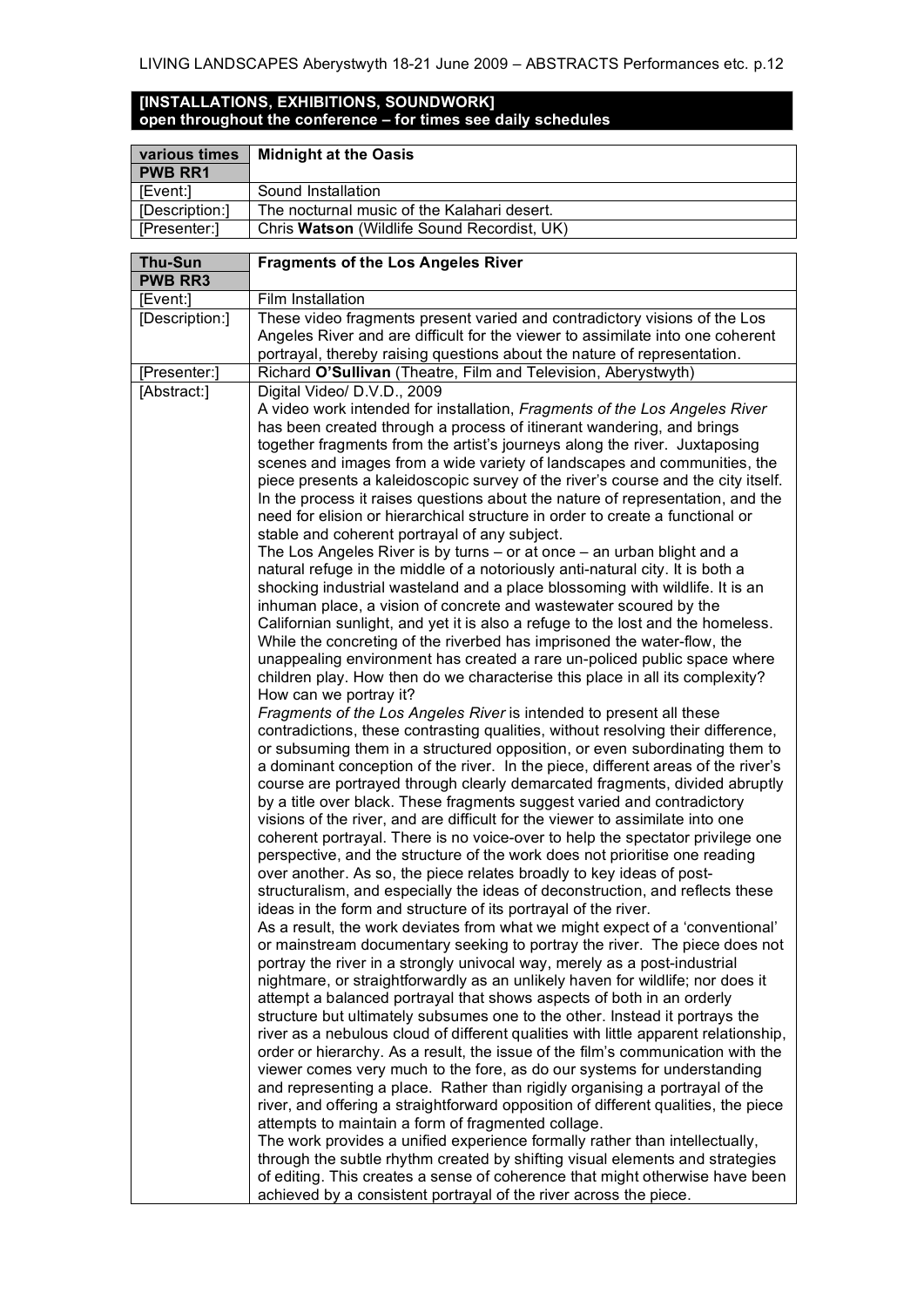| Thu+ Fri                                                                        | one small white house far away                                                 |  |  |  |  |  |  |
|---------------------------------------------------------------------------------|--------------------------------------------------------------------------------|--|--|--|--|--|--|
| <b>Foundry</b>                                                                  |                                                                                |  |  |  |  |  |  |
| [Event:]                                                                        | Installation                                                                   |  |  |  |  |  |  |
| [Description:]                                                                  | An instance of the long-term collaborative research and production project     |  |  |  |  |  |  |
|                                                                                 | 'some things happen all at once, some things happen more slowly'.              |  |  |  |  |  |  |
| [Presenters:]                                                                   | Mike Brookes and Rosa Casado (Spain and UK)                                    |  |  |  |  |  |  |
| [Abstract:]                                                                     | The works presented here are details and instances of the long-term            |  |  |  |  |  |  |
|                                                                                 | collaborative research and production project 'some things happen all at once, |  |  |  |  |  |  |
|                                                                                 | some things happen more slowly'.                                               |  |  |  |  |  |  |
| 'one small white house far away (with text)' sculpturally restructures elements |                                                                                |  |  |  |  |  |  |
|                                                                                 | developed within the performance work 'some things happen all at once' - a     |  |  |  |  |  |  |
|                                                                                 | work commissioned for Escena Contemporánea, Madrid, in February 2008, and      |  |  |  |  |  |  |
|                                                                                 | which has subsequently been performed widely in Spain, Italy, Germany,         |  |  |  |  |  |  |
|                                                                                 | Croatia and Slovenia. Versions of 'one small white house far away' have been   |  |  |  |  |  |  |
|                                                                                 | exhibited in Centro Torrrente Ballester Ferrol, Spain 2008; the American       |  |  |  |  |  |  |
|                                                                                 | Academy in Rome, Italy 2008; the Spanish Academy of Rome, Italy 2008; and      |  |  |  |  |  |  |
|                                                                                 | PANORAMA, Olot, Spain 2008.                                                    |  |  |  |  |  |  |

| <b>Thu-Sun</b> | Sub: Sail: Steam                                                                                                                                                                                                                                                                                                                                                                                                                                                                                                                                                                                                                                                                                                                                                                                                                                                                                                                                                                                                                                                                                                                                                                                                                                                                                                                                                                                                                                                                                                                                                                                                                                                                                                                        |  |  |  |  |  |
|----------------|-----------------------------------------------------------------------------------------------------------------------------------------------------------------------------------------------------------------------------------------------------------------------------------------------------------------------------------------------------------------------------------------------------------------------------------------------------------------------------------------------------------------------------------------------------------------------------------------------------------------------------------------------------------------------------------------------------------------------------------------------------------------------------------------------------------------------------------------------------------------------------------------------------------------------------------------------------------------------------------------------------------------------------------------------------------------------------------------------------------------------------------------------------------------------------------------------------------------------------------------------------------------------------------------------------------------------------------------------------------------------------------------------------------------------------------------------------------------------------------------------------------------------------------------------------------------------------------------------------------------------------------------------------------------------------------------------------------------------------------------|--|--|--|--|--|
| <b>PWB</b>     | [PWB Foyer, G38 computer room and www.vortex.uwe.ac.uk]                                                                                                                                                                                                                                                                                                                                                                                                                                                                                                                                                                                                                                                                                                                                                                                                                                                                                                                                                                                                                                                                                                                                                                                                                                                                                                                                                                                                                                                                                                                                                                                                                                                                                 |  |  |  |  |  |
| [Event:]       | <b>Exhibition and Online Project</b>                                                                                                                                                                                                                                                                                                                                                                                                                                                                                                                                                                                                                                                                                                                                                                                                                                                                                                                                                                                                                                                                                                                                                                                                                                                                                                                                                                                                                                                                                                                                                                                                                                                                                                    |  |  |  |  |  |
| [Description:] | A site-responsive set of drawings, texts and very short films reflecting the<br>dramatic rescue of HMS Universal P57 in Cardigan Bay, February 1946.                                                                                                                                                                                                                                                                                                                                                                                                                                                                                                                                                                                                                                                                                                                                                                                                                                                                                                                                                                                                                                                                                                                                                                                                                                                                                                                                                                                                                                                                                                                                                                                    |  |  |  |  |  |
| [Presenters:]  | Anna Farthing (Applied Theatre Research, Manchester) and Paul Gough<br>(Creative Arts, West of England UWE)                                                                                                                                                                                                                                                                                                                                                                                                                                                                                                                                                                                                                                                                                                                                                                                                                                                                                                                                                                                                                                                                                                                                                                                                                                                                                                                                                                                                                                                                                                                                                                                                                             |  |  |  |  |  |
| [Abstract:]    | On 5th February 1946 the Aberystwyth Lifeboat was launched to come to the<br>aid of HM Submarine Universal P57. In a ferocious westerly gale the vessel<br>floundered and drifted in a north Easterly direction 11 and a half miles west<br>south west of Aberystwyth. The motor lifeboat was aided for a short while by the<br>New Quay lifeboat under the command of Coxswain Arden Evans. This lifeboat<br>was of the old pulling and sailing type and this was probably the last service<br>launch of a sailing lifeboat around the UK coast.<br>During a lengthy, dangerous and dramatic rescue 27 submariners were rescued<br>from the stricken submarine. The survivors were taken to an hotel in<br>Aberystwyth and provided for by the ship wrecked mariners society, their<br>clothes dried by the town's steam laundry.<br>Farthing and Gough plan a sequence of events in response to the largely<br>unrecorded and uncelebrated event of 1946. Through drawings and writings<br>made from the promontories overlooking the bay, photo-montages of<br>contemporary events, and charts of the harbour approaches, the project will<br>unfold through fieldwork, storytelling and digital narratives created during the<br>course of the conference. How exactly the responses will be communicated and<br>opened up for critique will be determined by the site itself, though walking,<br>measuring and scrutiny.<br>Drawing on Farthing's work in digital storytelling and dramatic scene-<br>development, and Gough's work on topographic survey and memorialisation,<br>the project will consist of presentation, physical and virtual display, as well as<br>memorial objects left to mark untold and untellable pasts. |  |  |  |  |  |

| <b>Thu-Sun</b>                                                                  | Borderland Postcards - responding to postcards from the physical             |  |  |  |  |
|---------------------------------------------------------------------------------|------------------------------------------------------------------------------|--|--|--|--|
| Penbryn                                                                         | and cultural borders of Europe                                               |  |  |  |  |
| [Event:]                                                                        | Exhibition                                                                   |  |  |  |  |
| [Description:]                                                                  | An exhibition of responses to postcards sent out to conference delegates in  |  |  |  |  |
|                                                                                 | advance to explore how boundaries and methodologies are perceived and/or     |  |  |  |  |
|                                                                                 | performed in research that engages with urban and rural landscapes.          |  |  |  |  |
| [Presenters:]                                                                   | lain Biggs (Creative Arts, UWE) and Sarah Blowen (French, UWE)               |  |  |  |  |
| [Abstract:]                                                                     | Aim: To make an intervention via an informal exhibition of responses to post |  |  |  |  |
| cards - sent out to conference participants in advance - during the conference. |                                                                              |  |  |  |  |
| These will potentially be included in a web-based publication/archive and/or    |                                                                              |  |  |  |  |
|                                                                                 | book. The work forms the second half of aproject initiated at the SIEF 2008  |  |  |  |  |
|                                                                                 | conference Transcending 'European Heritages': Liberating the Ethnological    |  |  |  |  |
|                                                                                 | Imagination (16-20 June)                                                     |  |  |  |  |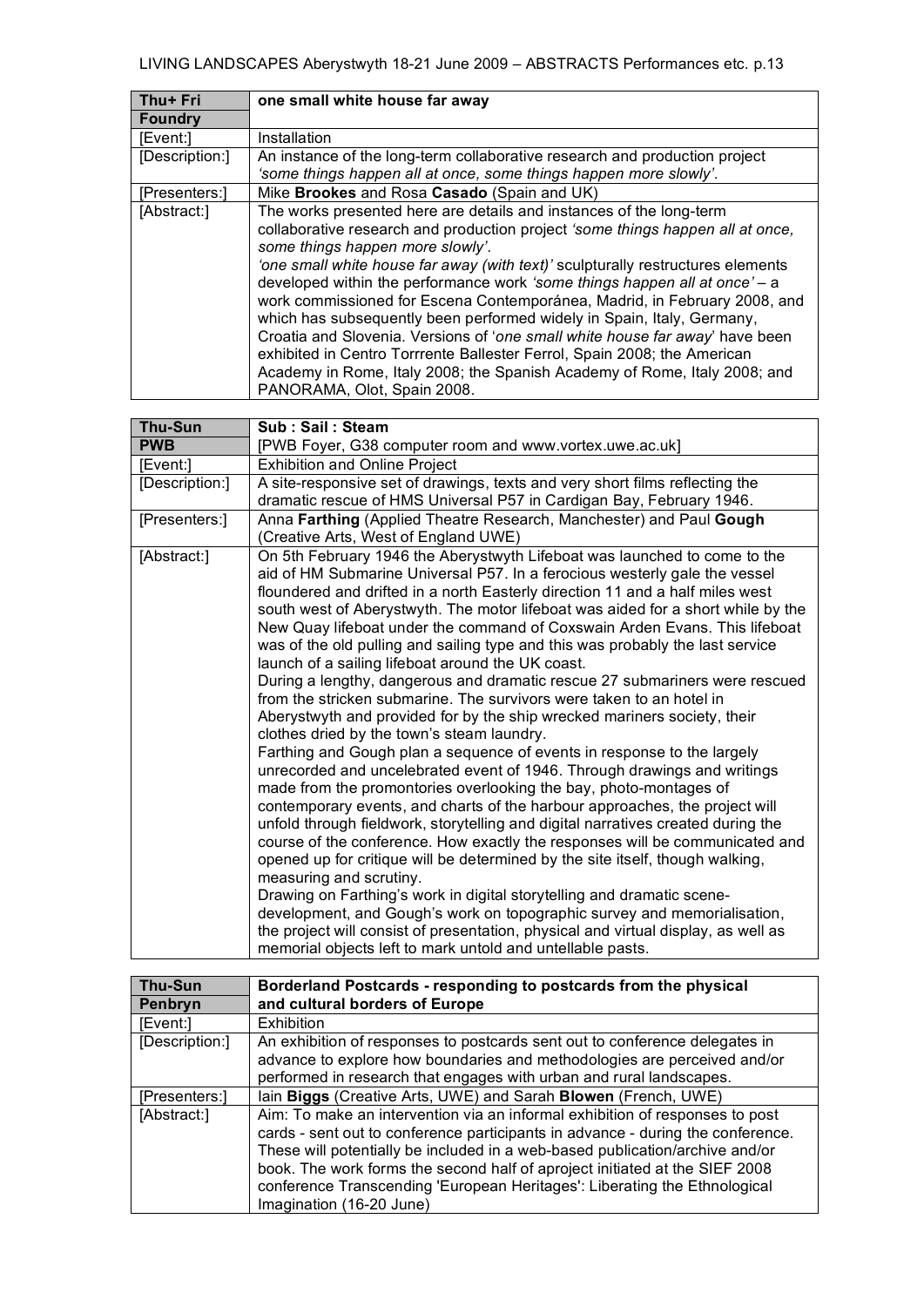| icont.] |                                                                                   |  |  |  |  |  |  |
|---------|-----------------------------------------------------------------------------------|--|--|--|--|--|--|
| Thu-Sun | Borderland Postcards - responding to postcards from the physical [cont.]          |  |  |  |  |  |  |
|         | http://www.ulster.ac.uk/sief2008 <http: sief2008="" www.ulster.ac.uk=""></http:>  |  |  |  |  |  |  |
|         | Outline: Borderland postcards is designed to encourage delegates to think         |  |  |  |  |  |  |
|         | about how boundaries and methodologies are perceived and/or performed in          |  |  |  |  |  |  |
|         | research that engages with both urban and rural landscapes. It proposes that,     |  |  |  |  |  |  |
|         | while photographic images are commonly used in all our work, we may not think     |  |  |  |  |  |  |
|         | enough about how are they interpreted by readers/viewers. We would send           |  |  |  |  |  |  |
|         | each participant one out of a collection of ten postcard images representing an   |  |  |  |  |  |  |
|         | undisclosed European "borderland" - geographical, cultural, political, historical |  |  |  |  |  |  |
|         | or environmental. An accompanying letter requests that participants ask           |  |  |  |  |  |  |
|         | themselves: What thoughts does it provoke? What links do you make? What           |  |  |  |  |  |  |
|         | questions does it raise? They are invited to respond to this image in any way -   |  |  |  |  |  |  |
|         | using words, drawing, poetry, collage  - on the blank side of the card. Cards     |  |  |  |  |  |  |
|         | should ideally be posted back before the conference or else brought to            |  |  |  |  |  |  |
|         | Aberystwyth and returned to us to be included in an informal exhibition.          |  |  |  |  |  |  |
|         | No information as to the site depicted is given with the cards themselves, but    |  |  |  |  |  |  |
|         | the identity of the location and a short statement by the photographer is added   |  |  |  |  |  |  |
|         | to the exhibition space on the final day of the conference.                       |  |  |  |  |  |  |

| <b>Thu-Sun</b> | <b>Exquisite Landscapes - Revealing the Act of Drawing in Chance</b>                                                                                                                                                                                                                                                                                                                                                                                                                                                                                                                                                                                                                                                                                                                                                                                                                                                                                                                                                                                                                                                                                                                                                                                                                                                                                                                        |  |  |  |  |  |
|----------------|---------------------------------------------------------------------------------------------------------------------------------------------------------------------------------------------------------------------------------------------------------------------------------------------------------------------------------------------------------------------------------------------------------------------------------------------------------------------------------------------------------------------------------------------------------------------------------------------------------------------------------------------------------------------------------------------------------------------------------------------------------------------------------------------------------------------------------------------------------------------------------------------------------------------------------------------------------------------------------------------------------------------------------------------------------------------------------------------------------------------------------------------------------------------------------------------------------------------------------------------------------------------------------------------------------------------------------------------------------------------------------------------|--|--|--|--|--|
| enroute        | <b>Locations</b>                                                                                                                                                                                                                                                                                                                                                                                                                                                                                                                                                                                                                                                                                                                                                                                                                                                                                                                                                                                                                                                                                                                                                                                                                                                                                                                                                                            |  |  |  |  |  |
| [Event:]       | <b>Exhibition</b>                                                                                                                                                                                                                                                                                                                                                                                                                                                                                                                                                                                                                                                                                                                                                                                                                                                                                                                                                                                                                                                                                                                                                                                                                                                                                                                                                                           |  |  |  |  |  |
| [Description:] | A collaborative project between two drawers (one based in Aberystwyth, one in                                                                                                                                                                                                                                                                                                                                                                                                                                                                                                                                                                                                                                                                                                                                                                                                                                                                                                                                                                                                                                                                                                                                                                                                                                                                                                               |  |  |  |  |  |
|                | London) which explores the act of drawing specific points in the landscape.                                                                                                                                                                                                                                                                                                                                                                                                                                                                                                                                                                                                                                                                                                                                                                                                                                                                                                                                                                                                                                                                                                                                                                                                                                                                                                                 |  |  |  |  |  |
| [Presenters:]  | Kasia Coleman (Aberystwyth) and Eleanor Cardwell (London)                                                                                                                                                                                                                                                                                                                                                                                                                                                                                                                                                                                                                                                                                                                                                                                                                                                                                                                                                                                                                                                                                                                                                                                                                                                                                                                                   |  |  |  |  |  |
| [Abstract:]    | The project aims to explore the act of drawing specific points in the landscape. It<br>will be a collaborative project between two drawers - one based in Aberystwyth<br>the other in London. The process will adopt the same form as the Surrealist<br>game 'Exquisite Corpse'. By following this format but applying it to drawing<br>landscapes a dialogue or juxtaposition should emerge between the two<br>locations of Aberystwyth and London.<br>The precise locations to draw at, as well as the time spent actually drawing that<br>location will be entirely determined by the spinning of dials, therefore reducing<br>the artist's aesthetic preferences for pre-conceived framings of their local<br>landscape. Furthermore there will be an additional 2 dials to determine the<br>compass direction to walk in to locate the drawing point 'X' and the proximity of<br>the drawer's body from this point.<br>These dials function as tools to focus the project upon the task of achieving the<br>act of drawing in various places, as opposed to the focus being on the final<br>product of the drawings. The challenge to achieve a drawing according to<br>predetermined criteria should provide comment upon the particularities of the<br>landscapes. Indeed the inability to achieve the set criteria in any given<br>landscape may provide the most interesting work. |  |  |  |  |  |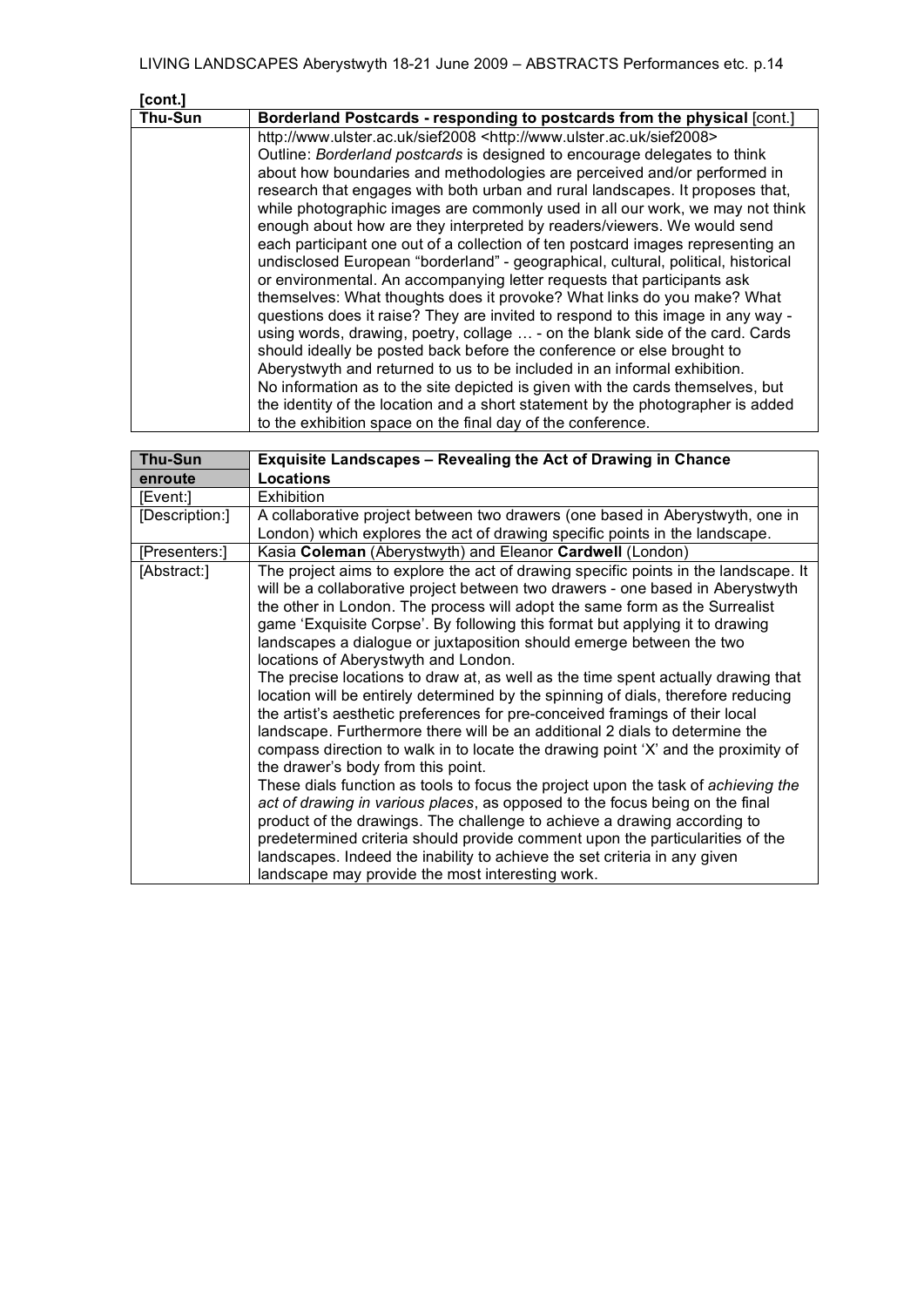| Thu-Sun           | <b>Involution</b>                                                                                                                                                                                                                                                                                                                                                                                                                                                                                                                                                                                                                                                                                                                                                                                                                                                                                                                                                                                                                                                                                                                                                                                                                                                                        |  |  |  |  |  |
|-------------------|------------------------------------------------------------------------------------------------------------------------------------------------------------------------------------------------------------------------------------------------------------------------------------------------------------------------------------------------------------------------------------------------------------------------------------------------------------------------------------------------------------------------------------------------------------------------------------------------------------------------------------------------------------------------------------------------------------------------------------------------------------------------------------------------------------------------------------------------------------------------------------------------------------------------------------------------------------------------------------------------------------------------------------------------------------------------------------------------------------------------------------------------------------------------------------------------------------------------------------------------------------------------------------------|--|--|--|--|--|
| Penbryn           |                                                                                                                                                                                                                                                                                                                                                                                                                                                                                                                                                                                                                                                                                                                                                                                                                                                                                                                                                                                                                                                                                                                                                                                                                                                                                          |  |  |  |  |  |
| [Event:]          | Soundwork                                                                                                                                                                                                                                                                                                                                                                                                                                                                                                                                                                                                                                                                                                                                                                                                                                                                                                                                                                                                                                                                                                                                                                                                                                                                                |  |  |  |  |  |
| [Description:]    | A binaural soundscape composition to be heard over headphones whilst                                                                                                                                                                                                                                                                                                                                                                                                                                                                                                                                                                                                                                                                                                                                                                                                                                                                                                                                                                                                                                                                                                                                                                                                                     |  |  |  |  |  |
|                   | wandering through environments of your choice.                                                                                                                                                                                                                                                                                                                                                                                                                                                                                                                                                                                                                                                                                                                                                                                                                                                                                                                                                                                                                                                                                                                                                                                                                                           |  |  |  |  |  |
| [Presenter:]      | Jon Aveyard (Music, Central Lancashire)                                                                                                                                                                                                                                                                                                                                                                                                                                                                                                                                                                                                                                                                                                                                                                                                                                                                                                                                                                                                                                                                                                                                                                                                                                                  |  |  |  |  |  |
| [Practicalities:] | mp3 players available from registration desk                                                                                                                                                                                                                                                                                                                                                                                                                                                                                                                                                                                                                                                                                                                                                                                                                                                                                                                                                                                                                                                                                                                                                                                                                                             |  |  |  |  |  |
| [Abstract:]       | Involution is a soundscape composition to be heard over headphones whilst<br>wandering through different environments. Participants can, at a time of their<br>own choosing, borrow a portable sound system to listen to an audio track<br>assembled from recordings of a variety of urban and rural environments. The<br>recordings have been captured using in-ear microphones so that, played back<br>over headphones, the sounds are externalized (i.e. they are perceived as<br>originating outside of the head unlike most recordings heard over headphones).<br>As such, the virtual events of the fixed media audio playback share space and<br>form relationships with the actual events of the indeterminate environment.<br>In contrast to the way in which headphones and portable audio systems are<br>usually used - to provide a means of distraction from the listener's actual<br>location and activity by blocking out the sound of the actual events – Involution<br>is intended to heighten the listener's awareness of his/her surroundings. As the<br>piece is heard along different routes, different relationships are generated<br>between the virtual and actual events as different parts of the piece resonate<br>with the environment in which it is heard. |  |  |  |  |  |

| Fri            | early am                                                                                                                                                      | open all day                                                                  | panels 2                                             | plenary                                                                                                                                                 | lunch event                                                                      |  |  |  |  |
|----------------|---------------------------------------------------------------------------------------------------------------------------------------------------------------|-------------------------------------------------------------------------------|------------------------------------------------------|---------------------------------------------------------------------------------------------------------------------------------------------------------|----------------------------------------------------------------------------------|--|--|--|--|
|                | 7:00-9:00                                                                                                                                                     | 9:00-18:00                                                                    | $9:00 - 11:00$                                       | 11:30-12:30                                                                                                                                             | 12:30-14:00                                                                      |  |  |  |  |
|                |                                                                                                                                                               |                                                                               |                                                      |                                                                                                                                                         |                                                                                  |  |  |  |  |
| $9:30 - 18:00$ |                                                                                                                                                               | <b>Responding to Thomas Rowlandson</b>                                        |                                                      |                                                                                                                                                         |                                                                                  |  |  |  |  |
| <b>NLW</b>     |                                                                                                                                                               | [National Library of Wales]                                                   |                                                      |                                                                                                                                                         |                                                                                  |  |  |  |  |
| [Event:]       | Installation                                                                                                                                                  |                                                                               |                                                      |                                                                                                                                                         |                                                                                  |  |  |  |  |
| [Description:] |                                                                                                                                                               | Responding to the National Library of Wales' collection of drawings by Thomas |                                                      |                                                                                                                                                         |                                                                                  |  |  |  |  |
|                |                                                                                                                                                               | Rowlandson made on his Tour of Wales in 1797, the project aims to reclaim a   |                                                      |                                                                                                                                                         |                                                                                  |  |  |  |  |
|                |                                                                                                                                                               |                                                                               |                                                      | sense of the visual within the study of landscape and asks if the tracing of                                                                            |                                                                                  |  |  |  |  |
|                |                                                                                                                                                               |                                                                               | another's path and mark making is a form of erasure? |                                                                                                                                                         |                                                                                  |  |  |  |  |
| [Presenter:]   |                                                                                                                                                               | Lee Hassall (Hereford College of Arts)                                        |                                                      |                                                                                                                                                         |                                                                                  |  |  |  |  |
| [Abstract:]    |                                                                                                                                                               |                                                                               |                                                      | The work will be shown in the National Library of Wales and centres on                                                                                  |                                                                                  |  |  |  |  |
|                |                                                                                                                                                               |                                                                               |                                                      | drawings within the collection. The drawings were made by Thomas                                                                                        |                                                                                  |  |  |  |  |
|                |                                                                                                                                                               |                                                                               |                                                      | Rowlandson who, in the summer of 1797 made a tour of Wales with Henry<br>Wigstead. I will begin by making a series of drawing after two of the original |                                                                                  |  |  |  |  |
|                |                                                                                                                                                               |                                                                               |                                                      |                                                                                                                                                         |                                                                                  |  |  |  |  |
|                | Rowlandson drawings in the National Library of Wales.<br>The works focus will be to see how the figural and two-dimensional become                            |                                                                               |                                                      |                                                                                                                                                         |                                                                                  |  |  |  |  |
|                |                                                                                                                                                               |                                                                               |                                                      |                                                                                                                                                         | articulated and translated into performances. I will make performative responses |  |  |  |  |
|                |                                                                                                                                                               |                                                                               |                                                      | to the drawings. The Ballad Singer (Y faledwraig) will be interpreted as a                                                                              |                                                                                  |  |  |  |  |
|                |                                                                                                                                                               |                                                                               |                                                      |                                                                                                                                                         |                                                                                  |  |  |  |  |
|                | durational semi static performance. The performance will be developed around<br>the dog type figure seen depicted on the margins of Rowlandson's drawing. The |                                                                               |                                                      |                                                                                                                                                         |                                                                                  |  |  |  |  |
|                |                                                                                                                                                               |                                                                               |                                                      | problematic objects the figure holds will be made and a costume and mask                                                                                |                                                                                  |  |  |  |  |
|                |                                                                                                                                                               |                                                                               |                                                      |                                                                                                                                                         | developed based on some of the details visible in the drawing. These items will  |  |  |  |  |
|                | be brandished and worn during the performance. The performance will be filmed                                                                                 |                                                                               |                                                      |                                                                                                                                                         |                                                                                  |  |  |  |  |
|                |                                                                                                                                                               |                                                                               |                                                      |                                                                                                                                                         | on 16mm film and on mini dv tape; it will also be photographed with a medium     |  |  |  |  |
|                |                                                                                                                                                               |                                                                               |                                                      | format camera and a digital camera. The second response will be to                                                                                      |                                                                                  |  |  |  |  |
|                |                                                                                                                                                               |                                                                               |                                                      |                                                                                                                                                         | Rowlandson's drawing Bank of the Dee at Llangothlen (Glannau afon Dyfrdwy        |  |  |  |  |
|                |                                                                                                                                                               |                                                                               |                                                      |                                                                                                                                                         | yn Llangollen). Here in this location a sculpted horses head will be worn with a |  |  |  |  |
|                | Hessian suit whilst holding a parasol. This persona will represent the emergent                                                                               |                                                                               |                                                      |                                                                                                                                                         |                                                                                  |  |  |  |  |
|                | (or disappearing) characters barely visible in the drawing. This performance will                                                                             |                                                                               |                                                      |                                                                                                                                                         |                                                                                  |  |  |  |  |
|                | be mobile the figure moving repeatedly through the landscape and picture                                                                                      |                                                                               |                                                      |                                                                                                                                                         |                                                                                  |  |  |  |  |
|                | plane.                                                                                                                                                        |                                                                               |                                                      |                                                                                                                                                         |                                                                                  |  |  |  |  |
|                | I will show two of my drawings, two photographs documenting the performances<br>and a film piece alongside the original Rowlandson drawings in the National   |                                                                               |                                                      |                                                                                                                                                         |                                                                                  |  |  |  |  |
|                | Library of Wales. Is the tracing of another's path and mark making a form of<br>erasure?                                                                      |                                                                               |                                                      |                                                                                                                                                         |                                                                                  |  |  |  |  |
|                |                                                                                                                                                               |                                                                               |                                                      |                                                                                                                                                         |                                                                                  |  |  |  |  |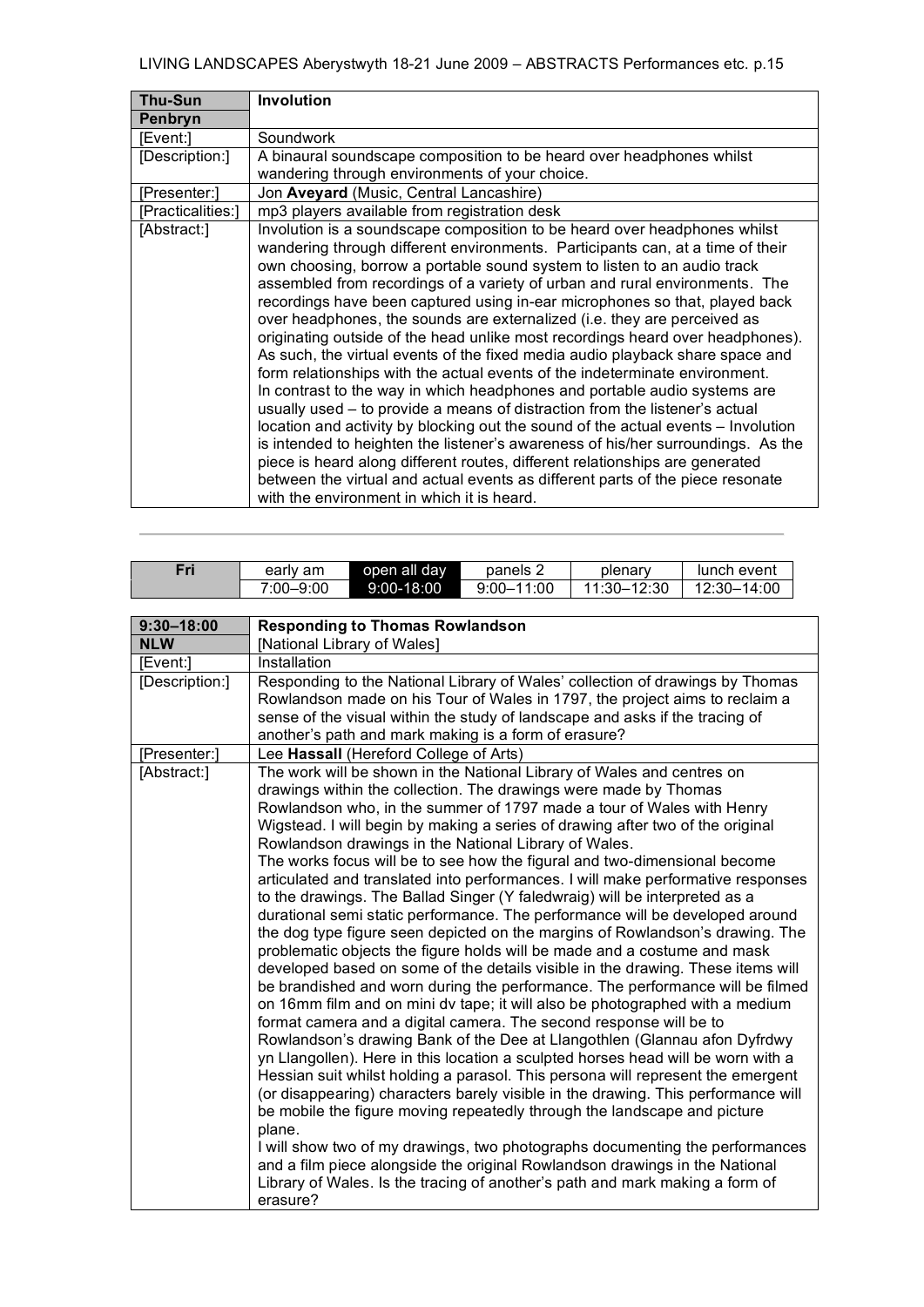## **[FILMS AND VIDEOWORKS] shown throughout the conference – for times see daily schedules**

| <b>Thu-Sun</b> | For list of individual showing times please check info desk                                                                                                       |  |  |  |  |  |
|----------------|-------------------------------------------------------------------------------------------------------------------------------------------------------------------|--|--|--|--|--|
| <b>PWB</b>     | or schedule in room                                                                                                                                               |  |  |  |  |  |
| <b>Seminar</b> |                                                                                                                                                                   |  |  |  |  |  |
| Room           |                                                                                                                                                                   |  |  |  |  |  |
|                |                                                                                                                                                                   |  |  |  |  |  |
|                | <b>Inappropriate Responses</b>                                                                                                                                    |  |  |  |  |  |
| [Description:] | An exploration of the appropriateness of contemporary dance to a rural Welsh-                                                                                     |  |  |  |  |  |
|                | speaking culture, driven by thoughts about place, culture and gender.                                                                                             |  |  |  |  |  |
| [Presenters:]  | Margaret Ames and Roger Owen (Theatre, Film and Television, Aberystwyth)                                                                                          |  |  |  |  |  |
| [Abstract:]    | My concern is that contemporary dance may be an inappropriate medium within a                                                                                     |  |  |  |  |  |
|                | rural Welsh speaking culture. After a six minute dance improvisation in a                                                                                         |  |  |  |  |  |
|                | traditional Welsh chapel which was driven by thoughts about place, culture and                                                                                    |  |  |  |  |  |
|                | gender, the act becomes written, in counterpoint to the dance. The writing is                                                                                     |  |  |  |  |  |
|                | filmed and placed in contexts and settings which are redundant but speak of a                                                                                     |  |  |  |  |  |
|                | pride still attached to the industry which Ceredigion has depended upon - the milk                                                                                |  |  |  |  |  |
|                | stand is the soap box from which I make my speech.                                                                                                                |  |  |  |  |  |
|                |                                                                                                                                                                   |  |  |  |  |  |
|                | Sitting on a Birch; Year of a dog - Sitting in a tree                                                                                                             |  |  |  |  |  |
| [Description:] | Performing landscape with trees - examples of self-imaging, of transformations                                                                                    |  |  |  |  |  |
|                | taking place in the landscape over time, of blurring the boundary between                                                                                         |  |  |  |  |  |
|                | organism and environment (8 min; 24 min)                                                                                                                          |  |  |  |  |  |
| [Presenter:]   | Annette Arlander (Theatre Academy, Helsinki)                                                                                                                      |  |  |  |  |  |
| [Abstract:]    | When performing landscape for camera by returning repeatedly to the same                                                                                          |  |  |  |  |  |
|                | place and compressing the edited material, thus showing the transformations                                                                                       |  |  |  |  |  |
|                | taking place in the environment over time, a blurring of the boundary between<br>subject and environment can be created, as in the Year of the Dog - Sitting in a |  |  |  |  |  |
|                | Tree (2007). However, the action of the performer, as in Year of the Dog in                                                                                       |  |  |  |  |  |
|                | Kalvola - Calendar (2007), or the position of the performer, as in Sitting on a                                                                                   |  |  |  |  |  |
|                | Birch (2006) easily turns the focus away from the environment. Or makes the                                                                                       |  |  |  |  |  |
|                | performer completely indistinguishable, as in Under the Spruce I-III (2008). This                                                                                 |  |  |  |  |  |
|                | type of "self imaging" (Jones 2006) could be understood through Bateson's                                                                                         |  |  |  |  |  |
|                | famous axiom "organism plus environment" developed into an "ecology of the                                                                                        |  |  |  |  |  |
|                | imaginary" (Kershaw 2007). Besides attempts at performing landscape with                                                                                          |  |  |  |  |  |
|                | particular trees – two pine trees, a birch and a spruce – some of them were                                                                                       |  |  |  |  |  |
|                | autotopographical exercises (Bal 2002, Heddon 2007) due to the practice                                                                                           |  |  |  |  |  |
|                | involved in their making, which aimed at revitalizing the performers relationship                                                                                 |  |  |  |  |  |
|                | to a personally relevant site.                                                                                                                                    |  |  |  |  |  |
|                |                                                                                                                                                                   |  |  |  |  |  |
|                | Yatra (Thames river)                                                                                                                                              |  |  |  |  |  |
| [Description:] | A soundscape and short film about the River Thames, made by site specific                                                                                         |  |  |  |  |  |
|                | sonic artist, Lee Berwick. (8mins 40secs)                                                                                                                         |  |  |  |  |  |
| [Artist:]      | Lee Berwick (London)                                                                                                                                              |  |  |  |  |  |
| [Abstract:]    | It is the year 2001. Men are still setting eel traps and trawling the riverbed as                                                                                 |  |  |  |  |  |
|                | they have done for hundreds of years. People are crossing the river on the                                                                                        |  |  |  |  |  |
|                | Woolwich Ferry. The Thames barrier rises and sinks to protect London from                                                                                         |  |  |  |  |  |
|                | possible floods. Water laps the banks. Boats sail the river, their wash hisses                                                                                    |  |  |  |  |  |
|                | along the shingle. Foghorns boom, piers creak, barge sails flap. Shipyards clang                                                                                  |  |  |  |  |  |
|                | distantly and iron buoys strain against the tide. People work and play along the                                                                                  |  |  |  |  |  |
|                | river or its shores- mudlarks squelch, tour guides blare from their boats. And the                                                                                |  |  |  |  |  |
|                | river is rich in wildlife - Canvey Island seals bark, Shelduck cry on the Isle Of<br>Sheppey, and the heronary on Grain goes through another breeding season. All |  |  |  |  |  |
|                | of these threads, and many more, have been captured and woven into a sound                                                                                        |  |  |  |  |  |
|                | scape and short film about the River Thames, made by site specific sonic artist,                                                                                  |  |  |  |  |  |
|                | Lee Berwick.                                                                                                                                                      |  |  |  |  |  |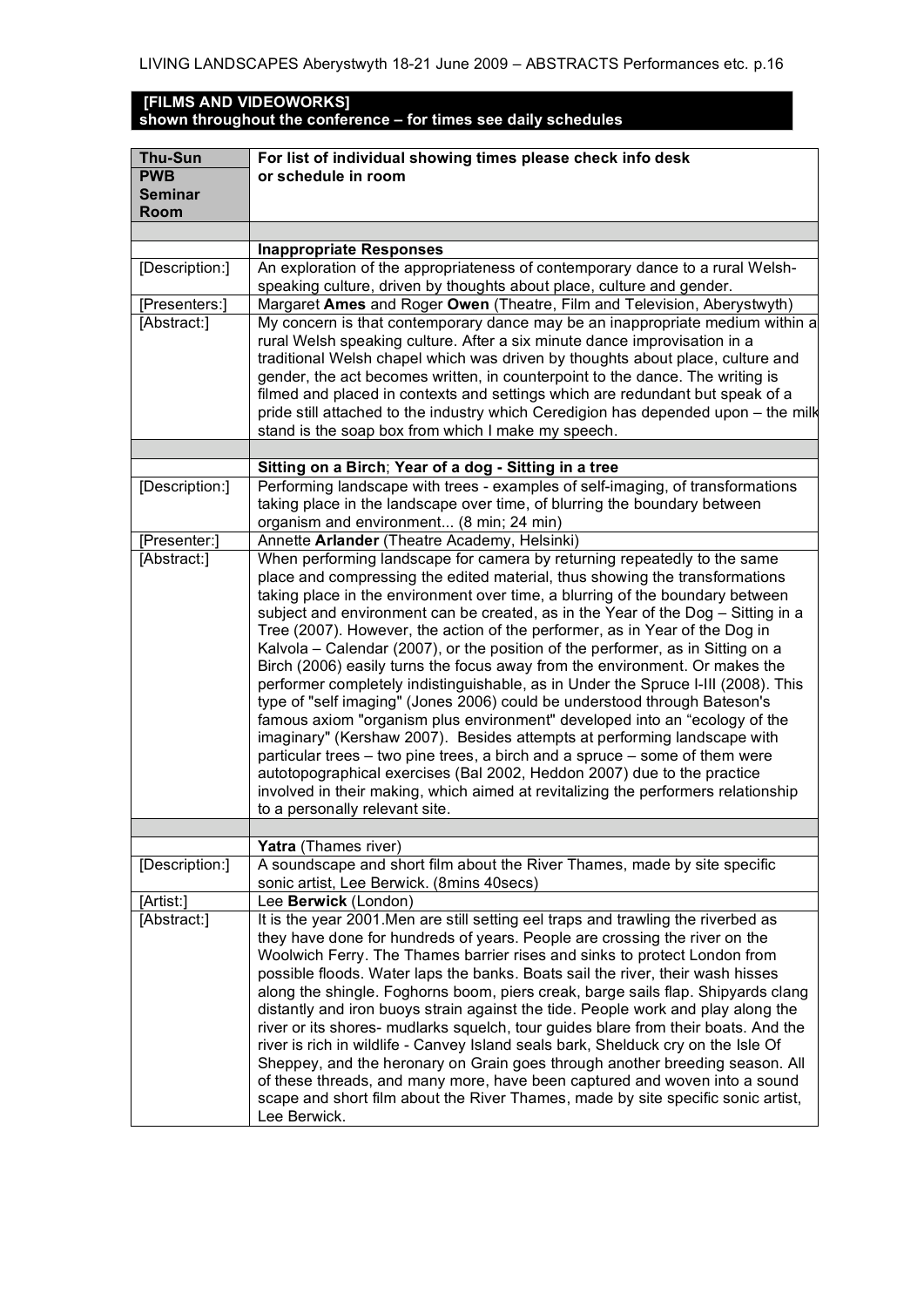|                             | Yatra (Thames river) [cont.]                                                                                                                                                                                                                                                                                                                                                                                                                                                                                                                                                                                                                                                                                                                                                                                                                                                                                                                                                                                                                                                                                                                                                                                                |  |  |  |  |  |
|-----------------------------|-----------------------------------------------------------------------------------------------------------------------------------------------------------------------------------------------------------------------------------------------------------------------------------------------------------------------------------------------------------------------------------------------------------------------------------------------------------------------------------------------------------------------------------------------------------------------------------------------------------------------------------------------------------------------------------------------------------------------------------------------------------------------------------------------------------------------------------------------------------------------------------------------------------------------------------------------------------------------------------------------------------------------------------------------------------------------------------------------------------------------------------------------------------------------------------------------------------------------------|--|--|--|--|--|
|                             | Berwick: I am originally a musician who after working with experimental<br>electronica music became over the course of years more and more interested in<br>working with found sounds that I recorded at various places. I enjoyed the limits<br>set by collecting my source material in one place be it a scrap yard, Cathedral,<br>one way system etc.<br>A few years ago a lifelong interest in the river Thames led to me recording all<br>along the length of the tidal Thames and using these sounds to compose a<br>piece of music entitled Yatra. This Yatra project led to me talking to various<br>galleries and museums and I ended up being funded to walk from Tower Bridge<br>to the source of the Thames making my first film enroute.<br>I am now making a film of the courses of all of the rivers in south London, Some                                                                                                                                                                                                                                                                                                                                                                                   |  |  |  |  |  |
|                             | are entirely below ground and some only partially so. I am doing this only<br>because I feel drawn to do so.                                                                                                                                                                                                                                                                                                                                                                                                                                                                                                                                                                                                                                                                                                                                                                                                                                                                                                                                                                                                                                                                                                                |  |  |  |  |  |
|                             |                                                                                                                                                                                                                                                                                                                                                                                                                                                                                                                                                                                                                                                                                                                                                                                                                                                                                                                                                                                                                                                                                                                                                                                                                             |  |  |  |  |  |
| [Event:]                    | Menyw a ddaeth o Gatraeth / A woman came from Catterick                                                                                                                                                                                                                                                                                                                                                                                                                                                                                                                                                                                                                                                                                                                                                                                                                                                                                                                                                                                                                                                                                                                                                                     |  |  |  |  |  |
| [Description:]<br>[Artist:] | In my Grandmother's suitcase I keep the relics of a long forgotten strife; a<br>response to the artist's book 'In Debatable Lands': a border ballad. (7 min)<br>Rowan O'Neill (Wales)                                                                                                                                                                                                                                                                                                                                                                                                                                                                                                                                                                                                                                                                                                                                                                                                                                                                                                                                                                                                                                       |  |  |  |  |  |
| [Abstract:]                 | An investigation of war and the ends of wars through recourse to the medieval<br>Welsh text Y Gododdin, David Jones' In Parenthesis and the work of a blind<br>ballad singer from Llanybydder.<br>Including footage of a performance created in Berlin, a city whose landscape<br>and history is synonymous with division, the film cites landscape as too often a<br>site of contest and conflict where borders aren't fixed and change is inevitable.<br>The ends of wars don't necessarily bring stability but rather chaos and<br>Postwar eras are inevitably periods of realignment. In such<br>recriminations.<br>circumstances is it ever possible to proclaim peace?<br>My Grandmother moved to West Wales in the 1950s and lived on rabbits. She<br>came from the North. As a child I returned there with her. We pissed on<br>Hadrian's Wall.<br>This ten minute short film is a mixture of live action and animation. The film has<br>been made as a result of an invitation to respond to an artist's book about<br>landscape, identity and song by lain Biggs titled In Debatable Lands.<br>This project has been funded by the Welsh Arts Council.                                                            |  |  |  |  |  |
| [Event:]                    | <b>Marine Dialogues</b>                                                                                                                                                                                                                                                                                                                                                                                                                                                                                                                                                                                                                                                                                                                                                                                                                                                                                                                                                                                                                                                                                                                                                                                                     |  |  |  |  |  |
| [Description:]              | Whall composes digitally artificial scenarios within which she is attempting to<br>communicate with various marine creatures on deeply personal, social, and<br>current political matters. The results are both humorous and melancholic<br>monologues on the impossibility of meaningful exchange between human and<br>animal.                                                                                                                                                                                                                                                                                                                                                                                                                                                                                                                                                                                                                                                                                                                                                                                                                                                                                             |  |  |  |  |  |
| [Artist:]                   | Miranda Whall (Art, Aberystwyth)                                                                                                                                                                                                                                                                                                                                                                                                                                                                                                                                                                                                                                                                                                                                                                                                                                                                                                                                                                                                                                                                                                                                                                                            |  |  |  |  |  |
| [Abtract:]                  | Marine Dialogues: 2007 - ongoing<br>Dialogue with Sea Gooseberries; Is it OK if?<br>Dialogue with a Jelly Fish; Will you miss me?<br>Dialogue with a Sea Anemone; My Attributes.<br>Dialogue with Prawns; I've got loads to do too.<br>In the ongoing series of videos, Marine Dialogues, I pursue my interests in the<br>exploration of how self expression can coexist alongside and within the social,<br>political, animal and natural environment by creating humorous and unlikely<br>scenarios between myself and other things. The scenarios play with the vain<br>and futile pursuit of attempting to make connections between others and myself.<br>In Marine Dialogues, I compose digitally artificial scenarios within which I am<br>attempting to communicate with various marine creatures on deeply personal,<br>social and current political matters. This is of course fruitless and so inevitably<br>the results are a series of both humorous and melancholy monologues. I<br>exaggerate the impossibility of any meaningful exchange and expose the gulf<br>that exists between us by overwhelming the creatures with all that is profane<br>and profound in the plight and joy of being a human being. |  |  |  |  |  |
|                             |                                                                                                                                                                                                                                                                                                                                                                                                                                                                                                                                                                                                                                                                                                                                                                                                                                                                                                                                                                                                                                                                                                                                                                                                                             |  |  |  |  |  |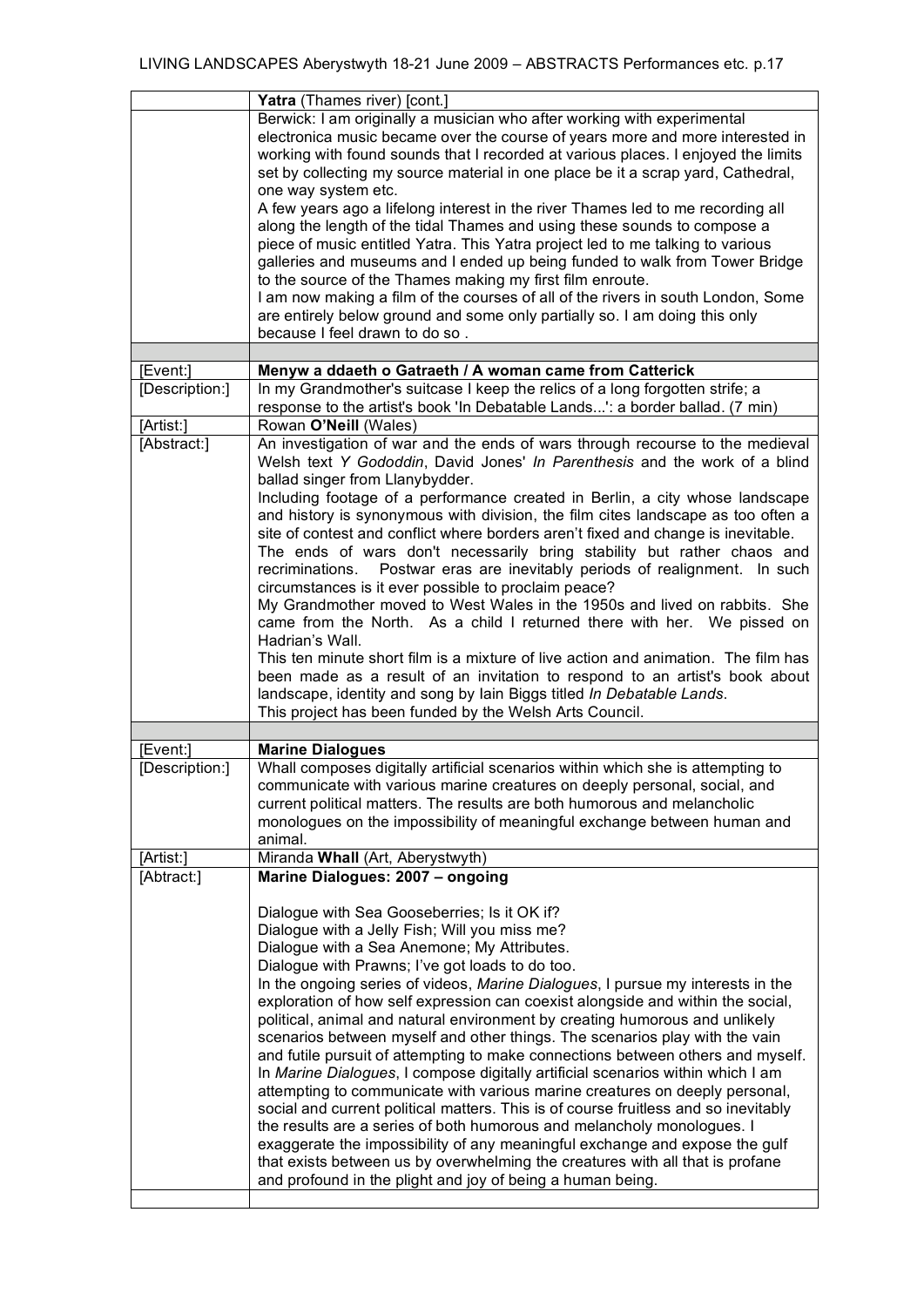| [Event:]                                                                        | Marine Dialogues [cont.]                                                              |  |  |  |  |  |
|---------------------------------------------------------------------------------|---------------------------------------------------------------------------------------|--|--|--|--|--|
|                                                                                 | The misplacement of my expression is awkward as is its inappropriateness, and         |  |  |  |  |  |
|                                                                                 | the pathos and frustration of my desire to connect is palpable. I appear              |  |  |  |  |  |
|                                                                                 | disconnected and self-indulgent. But my pursuit lies in wanting to draw upon          |  |  |  |  |  |
|                                                                                 | and share all that is simultaneously idiosyncratic and universal about being me       |  |  |  |  |  |
|                                                                                 |                                                                                       |  |  |  |  |  |
|                                                                                 | and about being them.                                                                 |  |  |  |  |  |
|                                                                                 |                                                                                       |  |  |  |  |  |
| [Event:]                                                                        | <b>Touring Round Great Britain with a Rock</b>                                        |  |  |  |  |  |
| [Description:]                                                                  | For Touring Round Great Britain with a Rock, He Yun Chang casually selected           |  |  |  |  |  |
|                                                                                 | a rock from a beach on the coast of Northumberland and carried it around the          |  |  |  |  |  |
|                                                                                 | island of Great Britain in a counter clockwise direction, eventually returning it to  |  |  |  |  |  |
|                                                                                 | the exact location from where it was taken. The route was a rough                     |  |  |  |  |  |
|                                                                                 | circumnavigation of Great Britain over a distance of approximately 3700               |  |  |  |  |  |
|                                                                                 | kilometres (2300 miles) and took 113 days to complete, with the artist walking        |  |  |  |  |  |
|                                                                                 | roughly 20-26 miles a day. This work was a journey in which He Yun Chang              |  |  |  |  |  |
|                                                                                 | was a figure moving through the landscape, carrying a small part of the               |  |  |  |  |  |
|                                                                                 | landscape with him, it was a heroic task but one that denied its own heroism.         |  |  |  |  |  |
|                                                                                 | Touring Round Great Britain With A Rock was commissioned by amino and co-             |  |  |  |  |  |
|                                                                                 | produced by amino and Spacex.                                                         |  |  |  |  |  |
| [Artist:]                                                                       | He Yun Chang (China)                                                                  |  |  |  |  |  |
| [Abstract:]                                                                     | He Yun Chang was born in 1967 in the Yunnan province of China and                     |  |  |  |  |  |
|                                                                                 | graduated from Yunnan Art Academy in 1991. He is one of the leading                   |  |  |  |  |  |
|                                                                                 | performance artists of his generation working in China. Over the last sixteen         |  |  |  |  |  |
|                                                                                 |                                                                                       |  |  |  |  |  |
|                                                                                 | years he has created unique solo performances in which he place exceptional           |  |  |  |  |  |
|                                                                                 | physical demands upon himself both in terms of strength and endurance. These          |  |  |  |  |  |
|                                                                                 | performances have astounded audiences with their simple ambition combined             |  |  |  |  |  |
|                                                                                 | with the difficulty of their implementation and, ultimately, their apparent futility. |  |  |  |  |  |
|                                                                                 | He Yun Chang's work often makes references to the natural world and it is a           |  |  |  |  |  |
|                                                                                 | theme that he explored and experienced through Touring Round Great Britain            |  |  |  |  |  |
|                                                                                 | with a Rock, (2006-2007). This was He Yun Chang's most challenging and                |  |  |  |  |  |
|                                                                                 | ambitious performance to date and is a landmark project in the history of             |  |  |  |  |  |
|                                                                                 | durational performance art.                                                           |  |  |  |  |  |
| For Touring Round Great Britain with a Rock, he casually selected a rock from a |                                                                                       |  |  |  |  |  |
|                                                                                 | beach on the coast of Northumberland and carried it around the island of Great        |  |  |  |  |  |
|                                                                                 | Britain in a counter clockwise direction, eventually returning it to the exact        |  |  |  |  |  |
|                                                                                 | location from where it was taken. The route was a rough circumnavigation of           |  |  |  |  |  |
|                                                                                 | Great Britain over a distance of approximately 3700 kilometres (2300 miles) and       |  |  |  |  |  |
|                                                                                 | took 113 days to complete, with the artist walking roughly 20-26 miles a day.         |  |  |  |  |  |
|                                                                                 | This work was a journey in which He Yun Chang was a figure moving through             |  |  |  |  |  |
|                                                                                 | the landscape, carrying a small part of the landscape with him, it was a heroic       |  |  |  |  |  |
|                                                                                 | task but one that denied its own heroism.                                             |  |  |  |  |  |
|                                                                                 | He Yun Chang stated that this work was:                                               |  |  |  |  |  |
|                                                                                 | "an attempt to represent the iron will of an individual and the living conditions of  |  |  |  |  |  |
|                                                                                 | his being with simple and pure methods, and criticise the current trend of mass       |  |  |  |  |  |
|                                                                                 | culture"                                                                              |  |  |  |  |  |
|                                                                                 | As with most performance works, He Yun Chang's works are temporary,                   |  |  |  |  |  |
|                                                                                 | transient and fleeting in their presence. His awareness of this has led him to        |  |  |  |  |  |
|                                                                                 |                                                                                       |  |  |  |  |  |
|                                                                                 | develop a well-considered approach to photographic and video documentation            |  |  |  |  |  |
|                                                                                 | that becomes the trace of the temporary work. The documentation is the agent,         |  |  |  |  |  |
|                                                                                 | not the work itself, it separates the seeing of the performance from the reading      |  |  |  |  |  |
|                                                                                 | afterwards.                                                                           |  |  |  |  |  |
|                                                                                 | The notion of endurance runs through his earlier work, from being embedded in         |  |  |  |  |  |
|                                                                                 | a concrete block for 24 hours (Casting, 2004) to staring directly at 10,000 Watts     |  |  |  |  |  |
|                                                                                 | of electric light for 60 minutes (Eyesight Test, 2003). He wrestled 100 opponents     |  |  |  |  |  |
|                                                                                 | in 66 minutes (Wrestle: One and One Hundred, 2001) and in River Document,             |  |  |  |  |  |
|                                                                                 | Shanghai (2000), over a period of 8 hours, he extracted 10 tons of water using a      |  |  |  |  |  |
|                                                                                 | bucket from the lower part of the Suzhou River, Shanghai and transported it to a      |  |  |  |  |  |
|                                                                                 | place 4 kilometres north, in the upper reaches, pouring all the water back into       |  |  |  |  |  |
|                                                                                 | the river making it re-flow for 5 kilometres.                                         |  |  |  |  |  |
|                                                                                 | Touring Round Great Britain With A Rock was commissioned by amino and co-             |  |  |  |  |  |
|                                                                                 | produced by amino and Spacex.                                                         |  |  |  |  |  |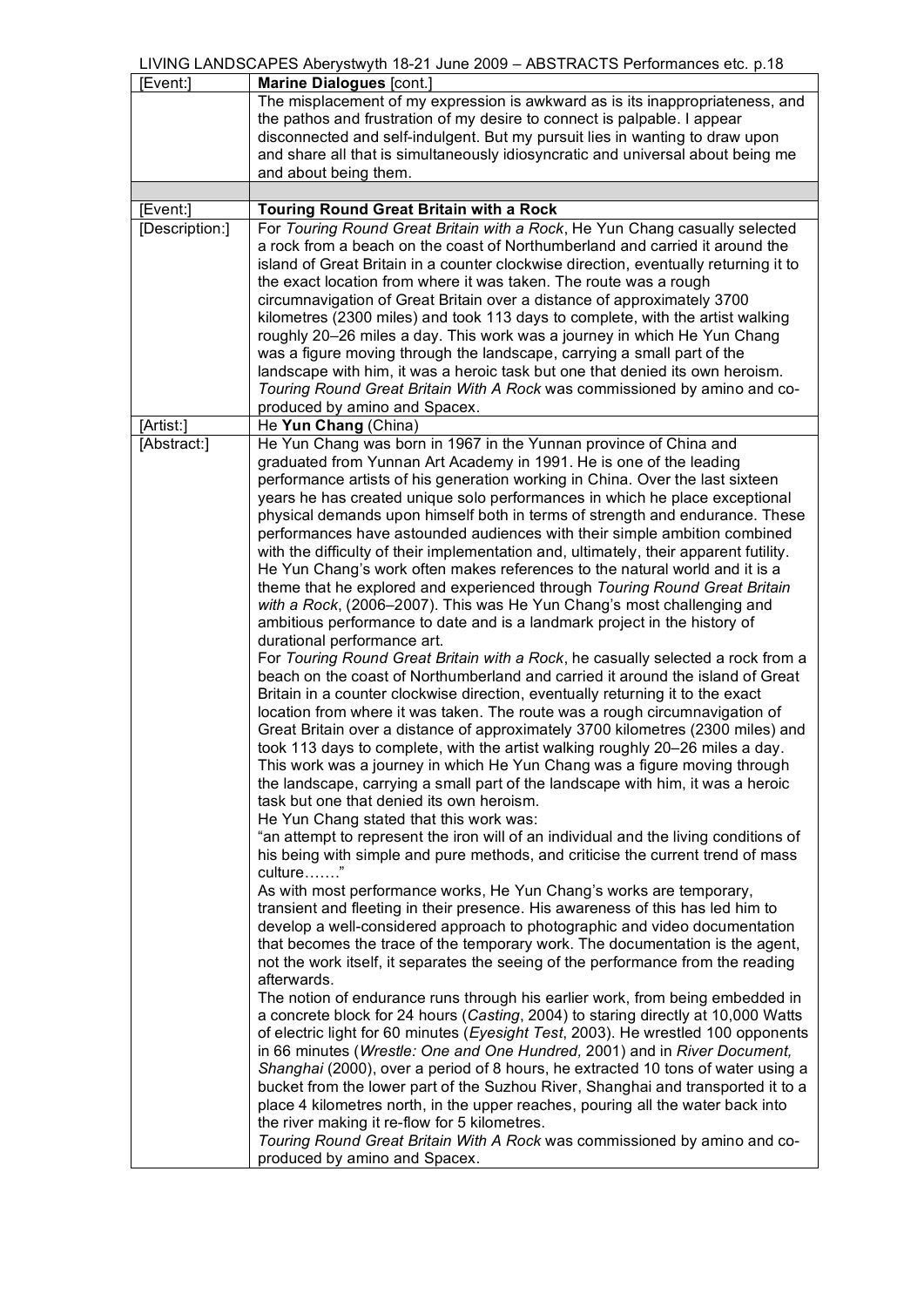| Fri            | early am                                                                                                                                                                                                                                                                                                                                                                                                                                                                                                                                                                                                                                                                                                                                                                                                                                                                                                                                                                                                                                                                                                                                                                                                                                                                                                                                                                                                                                                                                                                                                                                                                                                                                                                                                                                                                                                                                                                                                                                                                                                                                                                                                                                                                                                   | open all day                                                                                                                                                                                                                                                                                                                         | panels 2                          | plenary | lunch event |  |  |  |  |
|----------------|------------------------------------------------------------------------------------------------------------------------------------------------------------------------------------------------------------------------------------------------------------------------------------------------------------------------------------------------------------------------------------------------------------------------------------------------------------------------------------------------------------------------------------------------------------------------------------------------------------------------------------------------------------------------------------------------------------------------------------------------------------------------------------------------------------------------------------------------------------------------------------------------------------------------------------------------------------------------------------------------------------------------------------------------------------------------------------------------------------------------------------------------------------------------------------------------------------------------------------------------------------------------------------------------------------------------------------------------------------------------------------------------------------------------------------------------------------------------------------------------------------------------------------------------------------------------------------------------------------------------------------------------------------------------------------------------------------------------------------------------------------------------------------------------------------------------------------------------------------------------------------------------------------------------------------------------------------------------------------------------------------------------------------------------------------------------------------------------------------------------------------------------------------------------------------------------------------------------------------------------------------|--------------------------------------------------------------------------------------------------------------------------------------------------------------------------------------------------------------------------------------------------------------------------------------------------------------------------------------|-----------------------------------|---------|-------------|--|--|--|--|
|                | $7:00 - 9:00$<br>9:00 cont.                                                                                                                                                                                                                                                                                                                                                                                                                                                                                                                                                                                                                                                                                                                                                                                                                                                                                                                                                                                                                                                                                                                                                                                                                                                                                                                                                                                                                                                                                                                                                                                                                                                                                                                                                                                                                                                                                                                                                                                                                                                                                                                                                                                                                                |                                                                                                                                                                                                                                                                                                                                      | $9:00 - 11:00$<br>$11:30 - 12:30$ |         | 12:30-14:00 |  |  |  |  |
|                |                                                                                                                                                                                                                                                                                                                                                                                                                                                                                                                                                                                                                                                                                                                                                                                                                                                                                                                                                                                                                                                                                                                                                                                                                                                                                                                                                                                                                                                                                                                                                                                                                                                                                                                                                                                                                                                                                                                                                                                                                                                                                                                                                                                                                                                            |                                                                                                                                                                                                                                                                                                                                      |                                   |         |             |  |  |  |  |
| $9:00 - 19:30$ | <b>RECALL: The longMarch of Displacement</b>                                                                                                                                                                                                                                                                                                                                                                                                                                                                                                                                                                                                                                                                                                                                                                                                                                                                                                                                                                                                                                                                                                                                                                                                                                                                                                                                                                                                                                                                                                                                                                                                                                                                                                                                                                                                                                                                                                                                                                                                                                                                                                                                                                                                               |                                                                                                                                                                                                                                                                                                                                      |                                   |         |             |  |  |  |  |
| <b>PWB RR2</b> |                                                                                                                                                                                                                                                                                                                                                                                                                                                                                                                                                                                                                                                                                                                                                                                                                                                                                                                                                                                                                                                                                                                                                                                                                                                                                                                                                                                                                                                                                                                                                                                                                                                                                                                                                                                                                                                                                                                                                                                                                                                                                                                                                                                                                                                            |                                                                                                                                                                                                                                                                                                                                      |                                   |         |             |  |  |  |  |
| [Event:]       |                                                                                                                                                                                                                                                                                                                                                                                                                                                                                                                                                                                                                                                                                                                                                                                                                                                                                                                                                                                                                                                                                                                                                                                                                                                                                                                                                                                                                                                                                                                                                                                                                                                                                                                                                                                                                                                                                                                                                                                                                                                                                                                                                                                                                                                            | Film / Installation                                                                                                                                                                                                                                                                                                                  |                                   |         |             |  |  |  |  |
| [Description:] | Benin                                                                                                                                                                                                                                                                                                                                                                                                                                                                                                                                                                                                                                                                                                                                                                                                                                                                                                                                                                                                                                                                                                                                                                                                                                                                                                                                                                                                                                                                                                                                                                                                                                                                                                                                                                                                                                                                                                                                                                                                                                                                                                                                                                                                                                                      | An engagement with the history of British imperialism and its intertwining with<br>religious faith. The work is informed by two events in 1897: the pageantry of<br>Queen Victoria's Diamond Jubilee celebrations at St. Paul's Cathedral and the<br>infamous British punitive expedition and capture of the pre-colonial Kingdom of |                                   |         |             |  |  |  |  |
| [Presenters:]  |                                                                                                                                                                                                                                                                                                                                                                                                                                                                                                                                                                                                                                                                                                                                                                                                                                                                                                                                                                                                                                                                                                                                                                                                                                                                                                                                                                                                                                                                                                                                                                                                                                                                                                                                                                                                                                                                                                                                                                                                                                                                                                                                                                                                                                                            |                                                                                                                                                                                                                                                                                                                                      |                                   |         |             |  |  |  |  |
| [Abstract:]    | Leo Asemota (London)<br>RECALL: The longMarch of Displacement is a recording of Leo Asemota's site-<br>specific live art work which took place on September 25, 2008 along the Victoria<br>Embankment and at St. Paul's Cathedral in London. Informed by the pageantry<br>of Queen Victoria's Diamond Jubilee celebrations and the infamous capture of<br>the pre-colonial Kingdom of Benin in 1897.<br>The performance featured three characters called "Agents of The Union" - with<br>Asemota as The Commandant and two Attendants - that are based on a<br>photograph of a Gold Coast Protectorate Soldier who fought in the Benin<br>campaign. The location for the presentation was the arc of the Victoria<br>Embankment, beginning at Westminster Bridge then along the esplanade north<br>towards Blackfriar's Bridge en route to "The Station of Commemoration", St.<br>Paul's Cathedral where it concluded with an action in its forecourt.<br>The presentation was entirely incidental, engaging audiences in a manner that<br>fused the landscape, performance and viewer into one physical, constantly<br>fluctuating form. Also, the location's site-specificity from the Embankment to St.<br>Paul's is one of an extensive and unbroken view of a landscape that is the<br>embodiment of the foundations of Britain's historic richness. Aside from this<br>view, the route itself is also lined with memorials and monuments to the British<br>identity.<br>The primary materials used in the performance are natural resources excavated<br>from two specific landscapes that attest to the history and symbolism Asemota<br>is recalling; orhue (kaolin) is a ritual chalk of the Edo people of Benin and coal,<br>the chalk of Britannia.<br>Asemota devised The longMarch of Displacement as a direct engagement with<br>the history of British imperialism and its intertwining with religious faith whilst as<br>the same time opening up the scope of Diaspora narratives of displacement and<br>exile. The longMarch of Displacement also concluded the first phase of<br>Asemota's on-going work The Ens Project and was the final act in a sequence<br>of performances which began at the National Portrait Gallery in London. |                                                                                                                                                                                                                                                                                                                                      |                                   |         |             |  |  |  |  |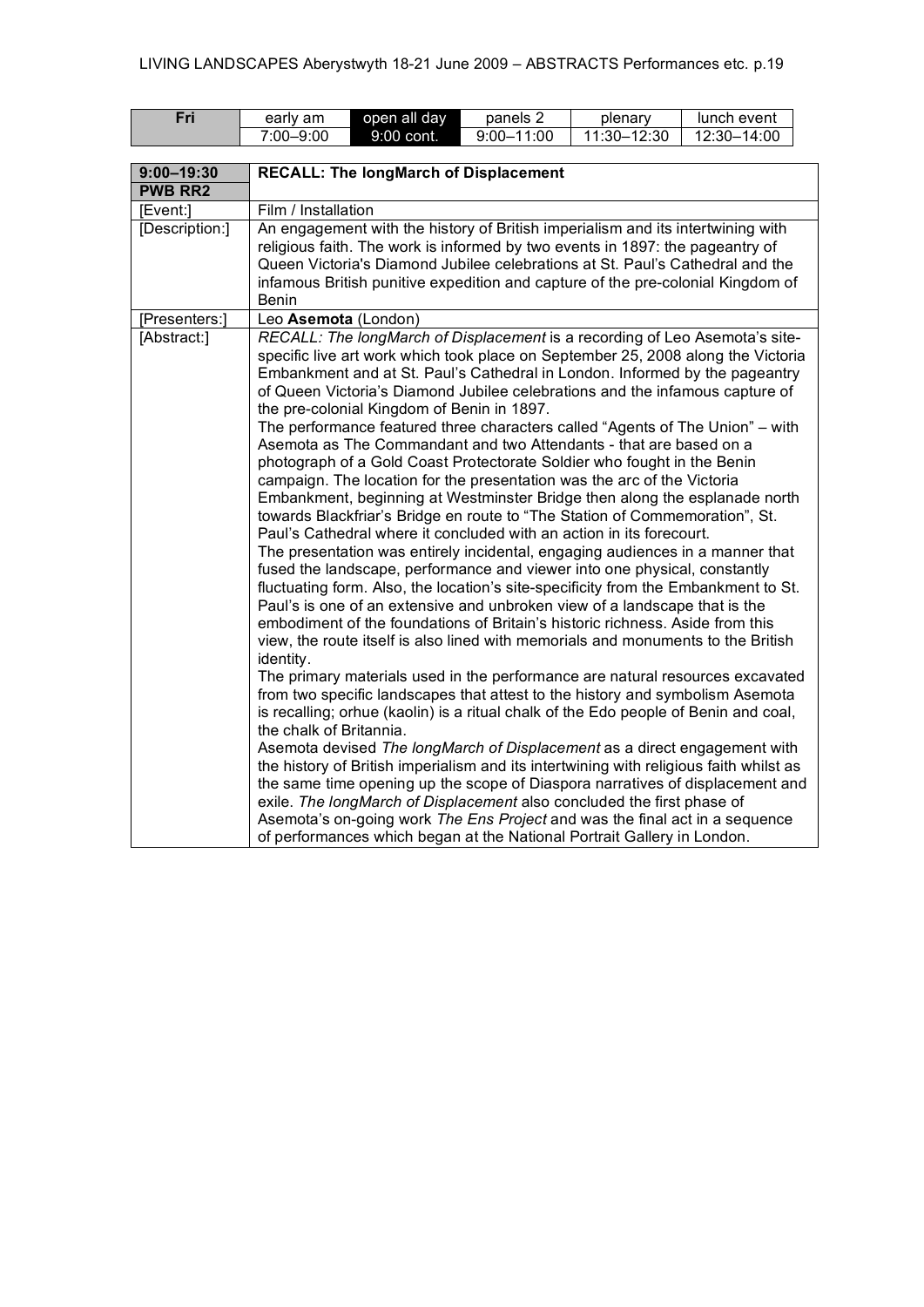| <b>Sat</b>                       | early am                                                                                                                                                                                                                            | open all day                                                                                                            | panels 5                                                                                                                                                                                                                                                                                                                                                                                                                                                                                                                                                                                                                                               | plenary     | lunch                                                                                                                                                                                                                                                                                                                                                                                                                                                                                                                                                                                                                                                                                                                                                                                                                                                                                                                                                                                                                                                                                                                                                                                                                                                                                              |
|----------------------------------|-------------------------------------------------------------------------------------------------------------------------------------------------------------------------------------------------------------------------------------|-------------------------------------------------------------------------------------------------------------------------|--------------------------------------------------------------------------------------------------------------------------------------------------------------------------------------------------------------------------------------------------------------------------------------------------------------------------------------------------------------------------------------------------------------------------------------------------------------------------------------------------------------------------------------------------------------------------------------------------------------------------------------------------------|-------------|----------------------------------------------------------------------------------------------------------------------------------------------------------------------------------------------------------------------------------------------------------------------------------------------------------------------------------------------------------------------------------------------------------------------------------------------------------------------------------------------------------------------------------------------------------------------------------------------------------------------------------------------------------------------------------------------------------------------------------------------------------------------------------------------------------------------------------------------------------------------------------------------------------------------------------------------------------------------------------------------------------------------------------------------------------------------------------------------------------------------------------------------------------------------------------------------------------------------------------------------------------------------------------------------------|
|                                  | 7:00-9:00                                                                                                                                                                                                                           | 9:00 cont.                                                                                                              | $9:00 - 11:00$                                                                                                                                                                                                                                                                                                                                                                                                                                                                                                                                                                                                                                         | 11:30-12:30 | 12:30-14:00                                                                                                                                                                                                                                                                                                                                                                                                                                                                                                                                                                                                                                                                                                                                                                                                                                                                                                                                                                                                                                                                                                                                                                                                                                                                                        |
|                                  |                                                                                                                                                                                                                                     |                                                                                                                         |                                                                                                                                                                                                                                                                                                                                                                                                                                                                                                                                                                                                                                                        |             |                                                                                                                                                                                                                                                                                                                                                                                                                                                                                                                                                                                                                                                                                                                                                                                                                                                                                                                                                                                                                                                                                                                                                                                                                                                                                                    |
| $9:00 - 19:30$<br><b>PWB RR2</b> | <b>What's Going on Here? (compilation)</b>                                                                                                                                                                                          |                                                                                                                         |                                                                                                                                                                                                                                                                                                                                                                                                                                                                                                                                                                                                                                                        |             |                                                                                                                                                                                                                                                                                                                                                                                                                                                                                                                                                                                                                                                                                                                                                                                                                                                                                                                                                                                                                                                                                                                                                                                                                                                                                                    |
| [Event:]                         | Film / Installation                                                                                                                                                                                                                 |                                                                                                                         |                                                                                                                                                                                                                                                                                                                                                                                                                                                                                                                                                                                                                                                        |             |                                                                                                                                                                                                                                                                                                                                                                                                                                                                                                                                                                                                                                                                                                                                                                                                                                                                                                                                                                                                                                                                                                                                                                                                                                                                                                    |
| [Description:]                   | A compilation of six short video pieces which are outcomes of recent projects<br>that explore the representation of places, places that are reconfigured over time<br>and through people <sup>1</sup> s perceptions and activities. |                                                                                                                         |                                                                                                                                                                                                                                                                                                                                                                                                                                                                                                                                                                                                                                                        |             |                                                                                                                                                                                                                                                                                                                                                                                                                                                                                                                                                                                                                                                                                                                                                                                                                                                                                                                                                                                                                                                                                                                                                                                                                                                                                                    |
| [Presenters:]                    | Tea $(UK)$                                                                                                                                                                                                                          |                                                                                                                         |                                                                                                                                                                                                                                                                                                                                                                                                                                                                                                                                                                                                                                                        |             |                                                                                                                                                                                                                                                                                                                                                                                                                                                                                                                                                                                                                                                                                                                                                                                                                                                                                                                                                                                                                                                                                                                                                                                                                                                                                                    |
| [Abstract:]                      | cake.<br>the land.                                                                                                                                                                                                                  | seen, known, experienced and imagined.<br>upon the changing environment.<br>spin threads that connect these two events. | outcomes of recent projects in the North-West of England.<br>Gardens, Manchester is juxtaposed with re-enactments shot from the original<br>viewpoint as the gardens undergo regeneration.<br>Boat Trip Nothing But Flowers (extract). Passengers aboard a boat on the<br>Tea at URBIS (Manchester's museum of the city). Artists and visitors interact<br>with a glass-sided room and the spaces around it. The voiceover describes<br>photographs of the building that once stood on the site<br>Tea in Oswestry. Incidents referencing the history of Castle Mound are<br>Spinning A Yarn. Cotton production ceased at Royal Mills in Manchester in |             | Tea is a collaborative group of visual artists who investigate the representation<br>of places. Tea's processes aim to articulate the fluid, richly layered identity of a<br>place. Of central interest is how places are reconfigured over time and through<br>people's activities and perceptions. Tea's critical spatial practice resists familiar<br>readings by engaging with the actual place and activating, documenting and re-<br>presenting interactions between the physical environment and how it is variously<br>At the conference Tea will show a 15 minute compilation of six videos which are<br>What's Going On Here? (extract) Archive film footage of an incident in Piccadilly<br>Manchester Ship Canal witness the passing bank mediated through live video<br>and commentary. These are intercut with recordings of 'incidents' which reflect<br>represented to stallholders in the adjacent market through the presentation of a<br>1959. In 2006 they were converted into desirable living spaces. New 'residents'<br>Brown Fields Blue Skies. At Widnes Waterfront, where the spoiled remains of a<br>once prosperous industrial past are evolving into a new form, Tea's temporary<br>'hides' facilitate an active dialogue between past, present and potential uses of |